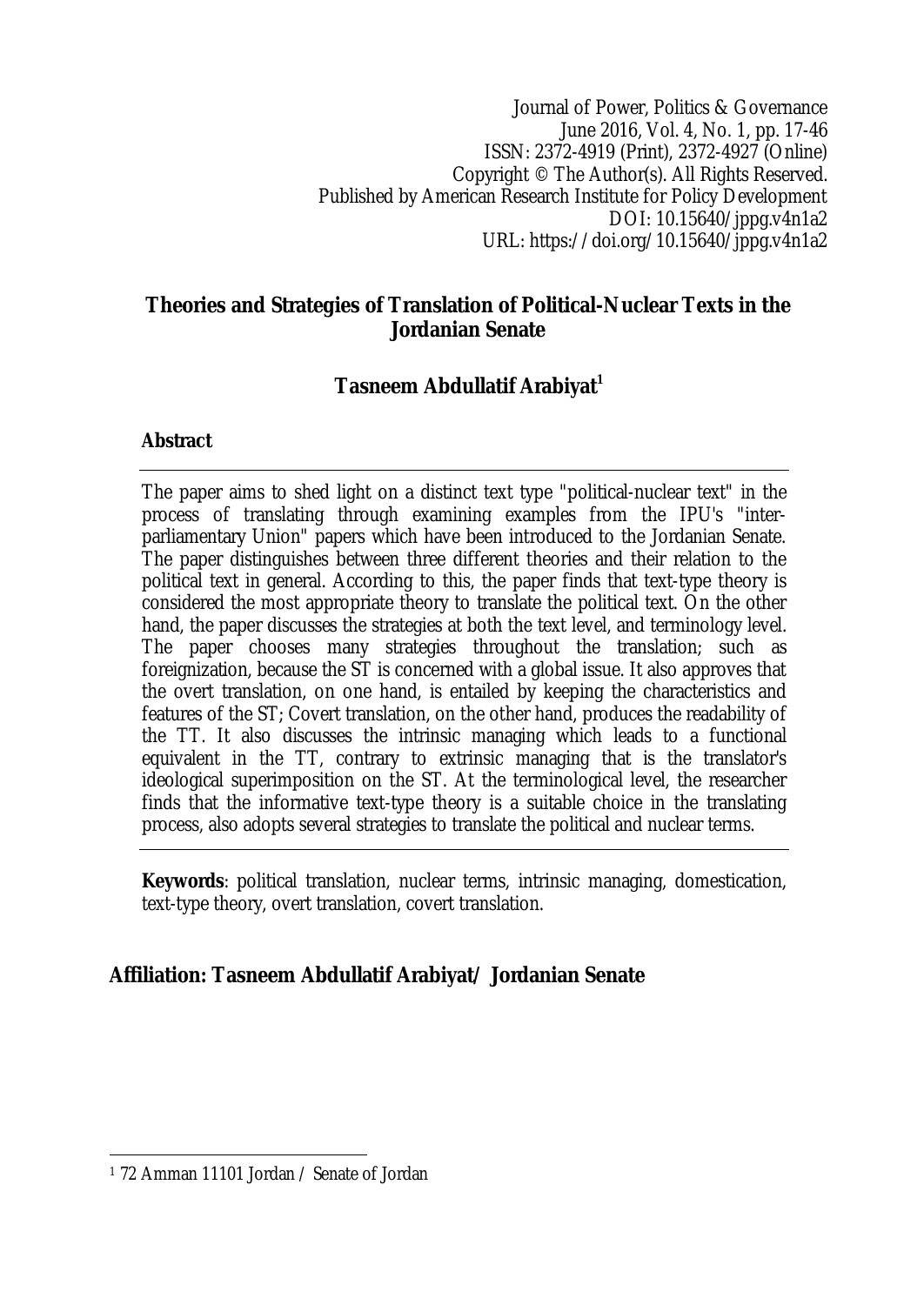## **1. Introduction**

Ever since Hiroshima and Nagasaki nuclear bomb was dropped, humanity has been living under terrible threats. These threats result from an imminent nuclear catastrophe that may destroy all life on our planet.

All the international organizations and parliamentary forums, even we as citizens, see that parliamentarians have a crucial responsibility to save the world and protect the future generations.

Their role has been represented through taking measures and mechanisms aimed at securing a nuclear weapon-free world, curbing the military spending and interfering, and interviewing national security doctrines. Parliamentarians can apply this role via ratification on certain treaties and agreements, participation in meetings related to nuclear threats, and cooperation with international organizations and institutions to achieve this goal.

Parliamentarians need sufficient data and knowledge to undertake these roles. Since this is a foreign science and a new field to the Arab world, so the most available data are in a foreign language (especially English) with other translated papers. Here is the challenge: how can parliamentarians in the Arab world make decisions and strongly participate in the international forums without a full background about the topic and its dimensions, since many of parliamentarians are not bilinguals or do not have a second language beside Arabic.

From my work as a translator at the Jordanian Senate and in the sight of translating many papers in this field, I have found that translation in the political nuclear field needs special strategies and methods.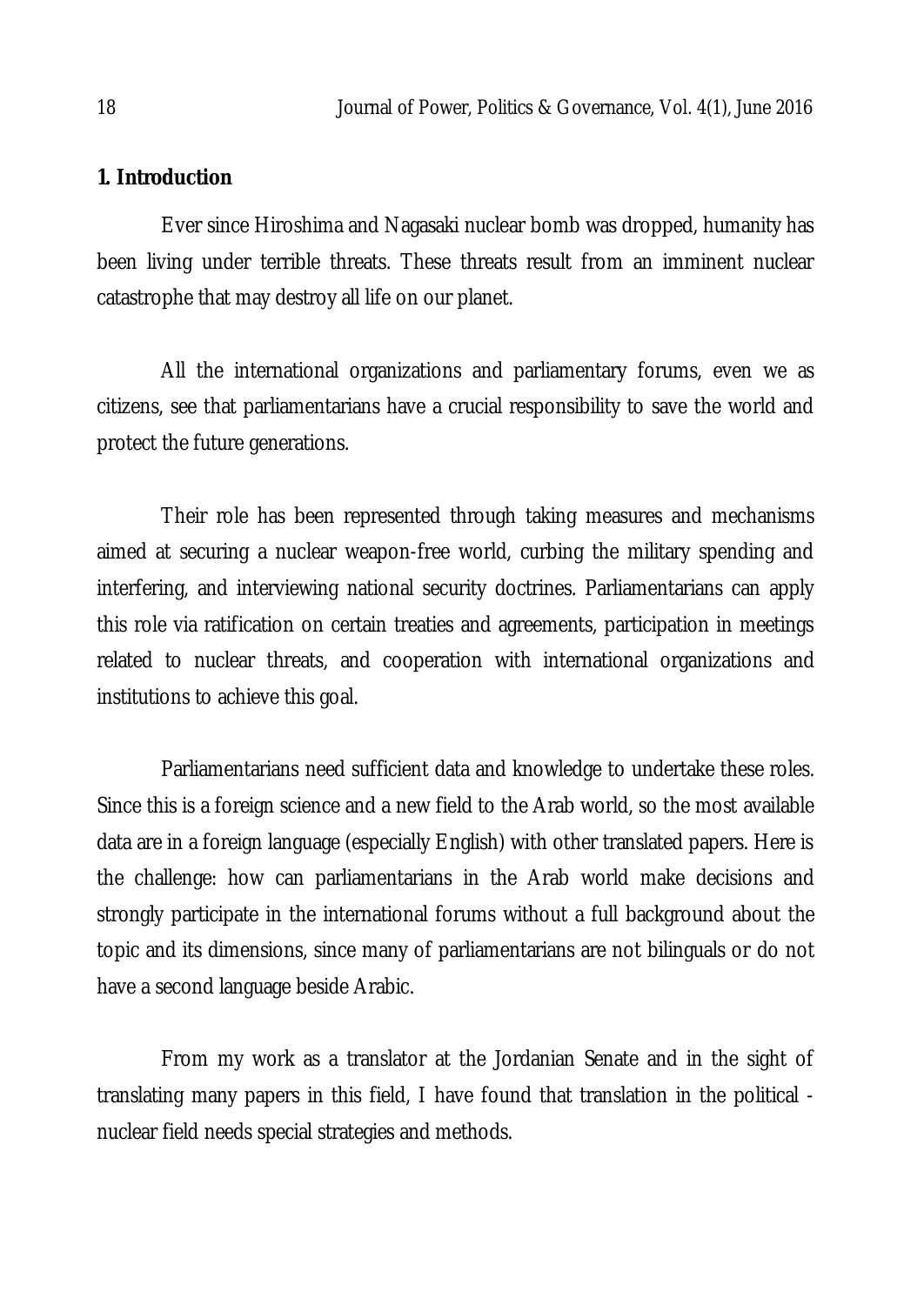According to New mark, (1981) (cited in As Safi 2007:21) translation theory is concerned mainly with determining appropriate translation methods for the widest possible range of texts or text-categories. It also provides a frame work of principles, restricted rules and hints for translating texts and criticizing translations, a background for problem solving.

As-Safi (2007:21) mentions that any theory should be concerned with translation strategies adopted to address difficulties and problems in certain complicated texts. Thus, this research aims at applying the suitable theory in translating political-nuclear text, and finding the appropriate strategies and methods of translating political-nuclear text at the text level and the terminology levels. In addition to that, it demonstrates the constraints throughout the translating process.

## **1.1. Research Questions**

- How does this political-nuclear text differ from another political text?
- Which theory can we apply to the political-nuclear text?
- What are the acceptable strategies that can serve the TT in this kind of texts?

# **2. Methodology**

In this paper, all the theoretical aspects of the political-nuclear texts will be examined according to Holmes frame work that describes what translation studies cover (Holmes: 1995).Depending on the theory approach and guided by the known strategies for prominent scientists.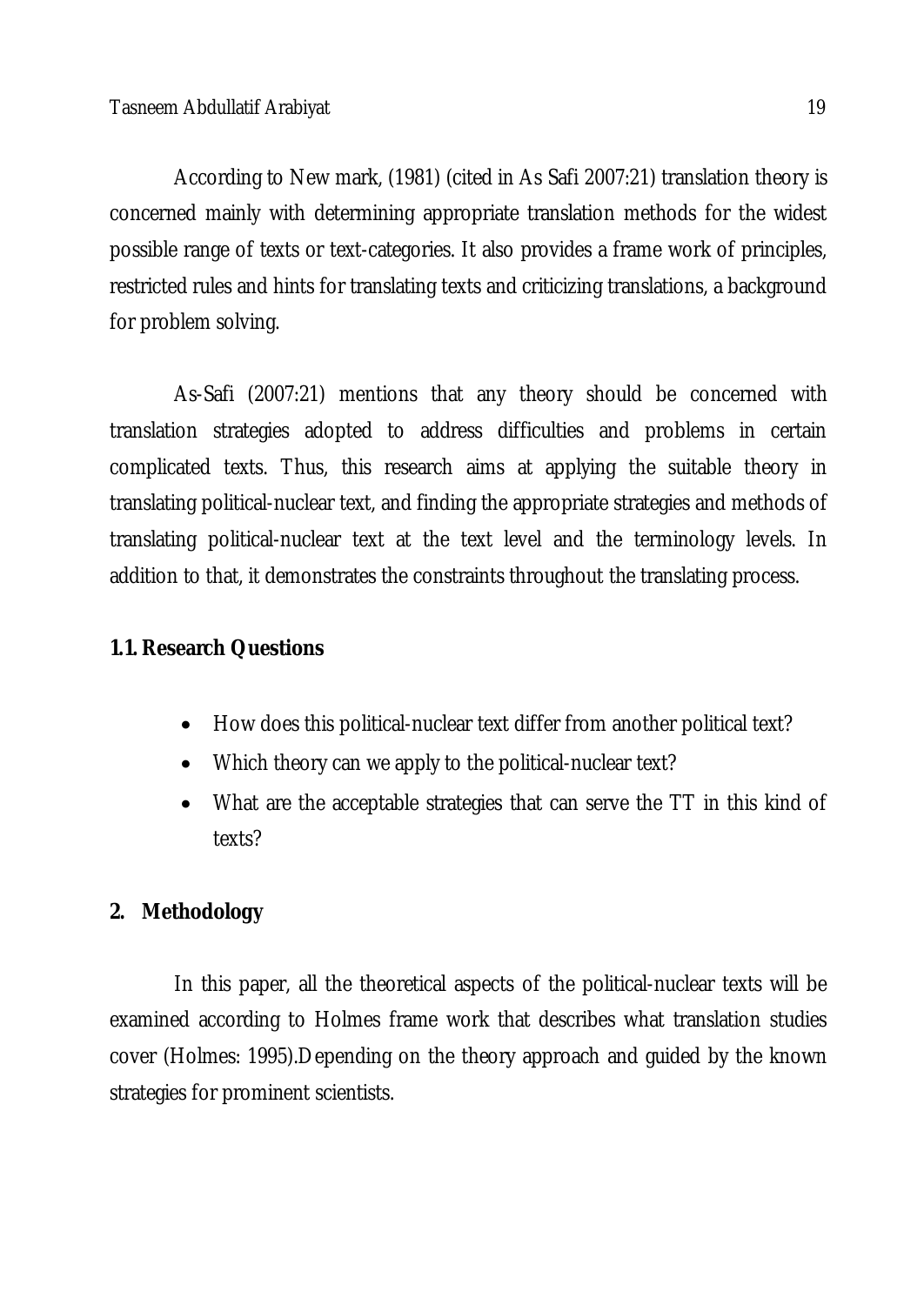Pym (2010:5) states that "since all translators are always theorizing, it would be quite wrong to separate the theory from the practice of which it is already a part. The best uses of theory are actually in active discussions about different ways of solving translation problems. You can promote that kind of discussion on the basis of translations that students have already done. You will find that, at some points, one group of students will disagree with another group.

Get those groups to debate the point, and then suggest the appropriate terms and concepts once the students have demonstrated their need for those things. In this way, students come to theories only when they find they need them. Classes on individual theories or paradigms can then build on that practical basis. The research follows this methodology and compares two different points of view with explaining each of them to reach new results that may enrich the research.



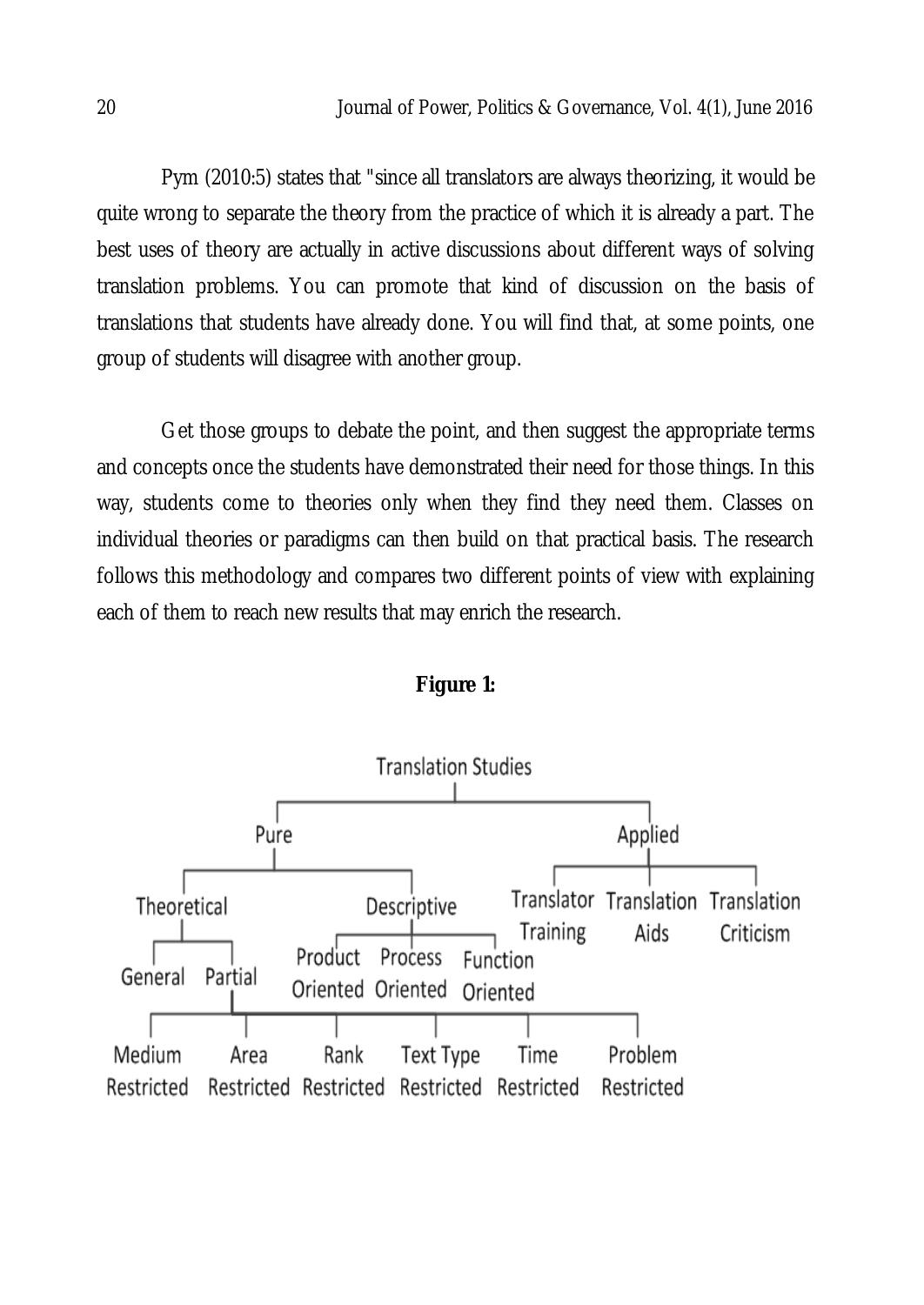Tasneem Abdullatif Arabiyat 21

## **2.1. Material and method**

This part illustrates the material that was translated, and the method which has been applied and which is based on a theoretical view.

## **2.1.1. Material**

The translated material is a collection of papers, speeches, and a book in this topic.

## **2.1.2. Method**

The translation was conducted according to a specific strategies and techniques for the political translation. We bore in mind the technicality of nuclear technical terms, and how to incorporate them in a political text in a natural, acceptable, and understandable way. In addition, the translator explains the stylistic and cultural issues and tries to adapt these issues in a professional and aesthetic method.

## **2.1.3. Intended reader**

The intended readers of this ST are the parliamentarians worldwide, who speak English as mother language or second language. In the translated papers (TT), the intended readers are the Arab parliamentarians in general and the Jordanian parliamentarians in particular.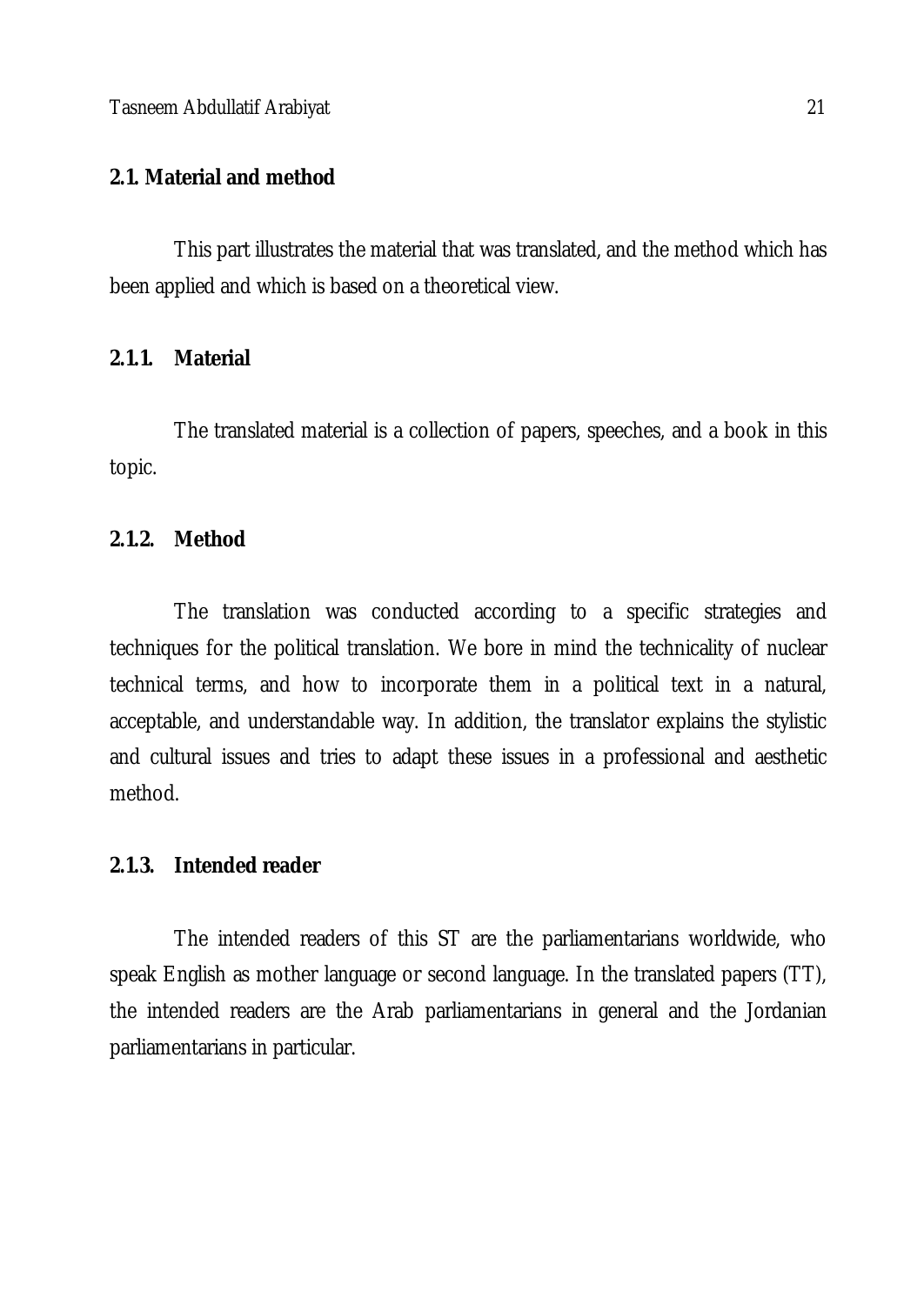### **3. The theoretical background**

### **3.1. Partial theoretical study:**

Munday (2008:10) states that partial theoretical study concerns with establishing general principles to explain and predict such phenomena according to. Here in our research the discussion will be partial, due the specific issue that we tackle. After examining the theories of translation, we should answer the question of what is the appropriate translation theory that we can apply on our text.

3.1.1. The first theory examined here in the paper is the linguistic theory, the most proponents of this theory are: Nida, Roger Bell, Catford. According to As Safi (2007:25) the linguistic theory views translation as simply as a question of replacing the linguistic units of ST (source text) with equivalent TL units without reference to factors such as context or connotation. Also Nida and Taber, (1969:134) in (As Safi 2007:24) state that is only a linguistic translation can be considered "faithful" because it "is one which only contains elements which can be directly derived from the ST wording, avoiding any kind of explanatory interpolation or cultural adjustment. On the other hand, Yang,(2012) in (Sanatifar 2015:131) explains that while in Nida's theory attention is on equivalence of meaning and style, in his concept of political equivalence there is an emphasis on the equivalence of political connotations (accuracy, faithfulness, acceptability and dynamicity).

3.1.2. The second theory discussed in this paper is the philosophical theory, presented by George Steiner, As Safi, (2007:25) states that it primarily emphasizes the psychological and intellectual functioning of the mind of translator, he also elucidates that meaning and understanding underlie the translation process, averring that a theory of translation is essentially a theory of semantic transfer from SL into TL.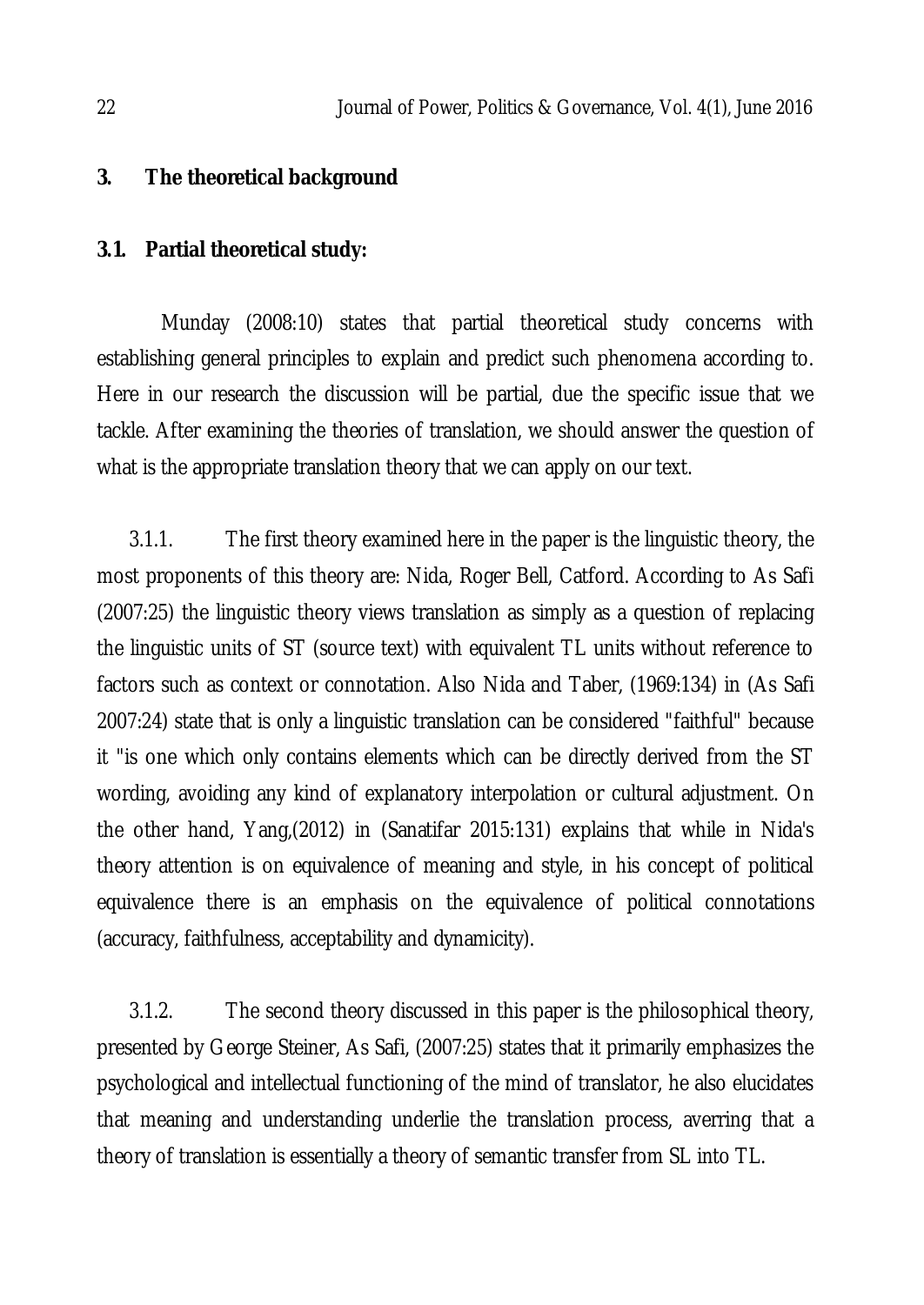Steiner (Steiner, 1975:249) in (As Safi 2007:24) defines, in his theory, his hermeneutic approach as "the investigation of what it means to understand a piece of oral speech or written text, and the attempt to diagnose the process in terms of a general model of meaning". He introduces his model in what he calls "Hermeneutic Motion to describe the process of literary translation. Also, according to (As Safi, 2007:24) Steiner looks at the act of translation in the context of human communication across barriers of language, culture, time and personality.

The philosophical theory partially complies with Yang's view of political translation, in (in Sanatifar 2015:131) that the translator should fully understand the political text. Firstly, Yang states that the translator should do discourse analysis in translation and analyze the political meanings by "reading between the lines". Secondly, political translation methods should not be confined to linguistic forms. Here, he refers to the translation of idioms, allusions, myths and fables in political contexts and states that the translator must distinguish between their cultural connotations and political orientations and adopt a "mixed translation method". Thirdly, the translator must be familiar with disparities in historical cultures, national customs, feelings, and ideologies between the languages he is translating. Fourthly, the translator must have a good command of foreign policy and ensure "political correctness." Lastly, he refers to the special use of grammatical phenomena and rules.

3.1.3. The third theory is text –type theory among "functional theories" As Safi (2007:27)presented by Reiss, that witnessed a shift from the static linguistic typologies of translation and the emergence, in Germany, of a functionalist and communicative approach to the analysis of translation. Reiss links the functional characteristics of text types to translation methods, and summarizes main characteristics.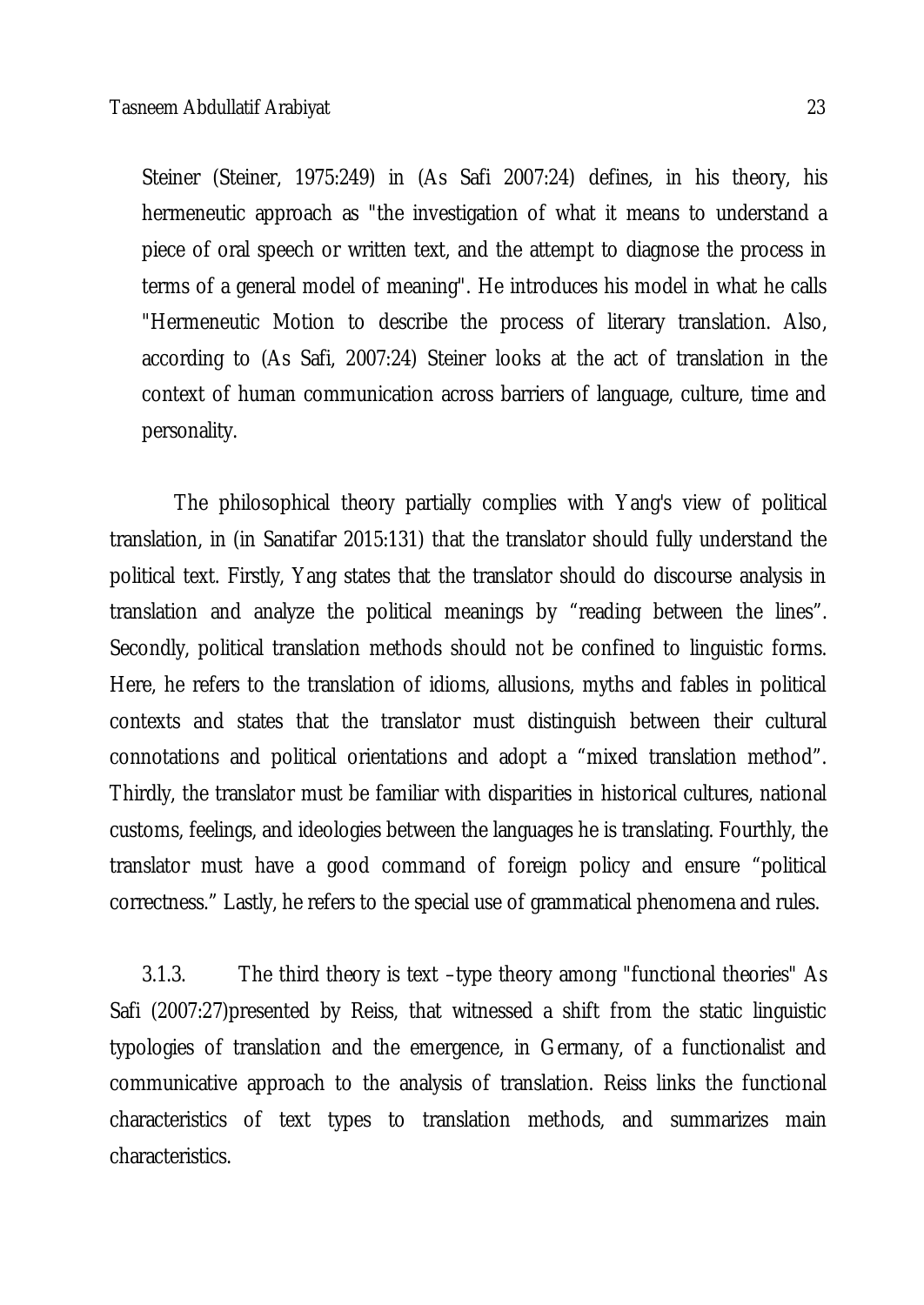# **Table: 1**

| Text type                                            | <b>Translation method</b>                |
|------------------------------------------------------|------------------------------------------|
| Informative: it is concerned with "plain             | The method should transmit the full      |
| communication of facts": information, knowledge,     | referential or conceptual content of the |
| opinions, etc. The language dimension used to        | ST. The translation should be "plain     |
| transmit the information is logical or referential;  | prose" without redundancy, but with      |
| the content or topic is the main focus of the        | the use of explication when required.    |
| communication.                                       |                                          |
| Expressive: it denotes the "creative composition"    | The TT of an expressive text should      |
| wherein the author uses the aesthetic dimension of   | transmit the aesthetic and artistic      |
| the language.                                        | form of the ST. The translation should   |
|                                                      | use the "identifying" method, with the   |
|                                                      | translator adopting the stand point of   |
|                                                      | ST author.                               |
| Operative: The purpose is to induce behavioral       | The TT of an operative text should       |
| responses, i.e. to appeal to or persuade the reader  | produce the desired response in the TT   |
| or receiver of the text to act in a certain way.     | receiver.                                |
| Audiomedial: It refers to films and visual or spoken | Audiomedial texts require the            |
| advertisements which supplementthe other three       | "supplementary" method, written          |
| functions with visual images, music, etc.            | words with visual images and music.      |

Yang in (Sanatifar: 132) states that translator should:

1. Fully understand the political context of the speaker and accurately communicate the connotation of time in the diplomatic source language. For this, he claims that the meanings of words and their connotations change with time and environment and explains that even the same idiom or literary illusions may have different meanings within different contexts or in a specific political environment.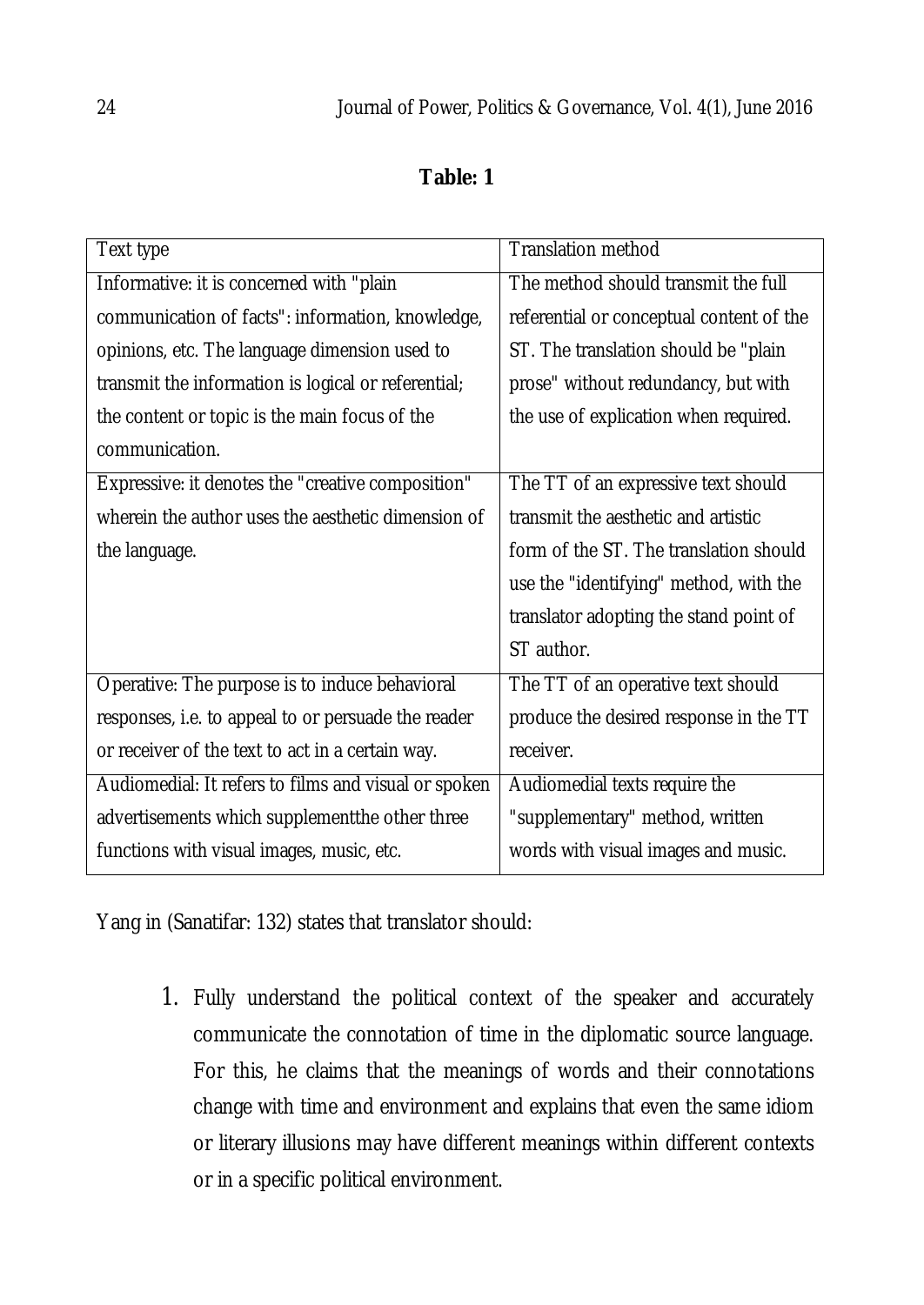- 2. Convey political meanings to the recipients in popular language form by highly integrating the policy information availability of the translation version with the effect of the original version.
- 3. Work towards dynamic, rather than formal, political equivalence.
- 4. Pay attention to balance the SL and the TL, the context of the source language and the context of the audience, and the speaker and the audience, without bias to either side (what he calls "dual identification").

## **4. Text type restricted:**

Looks at discourse types and genres; e.g. literary, business, and technical translation. Nord (2005:1) adds that translation-oriented text analysis should not only ensure full comprehension and correct interpretation of the text or explain its linguistic and textual structures and their relationship with the system and norms of the source language (SL). It should also provide a reliable foundation for each and every decision which the translator has to make in a particular translation process. For this purpose, it must be integrated into an overall concept of translation that will serve as a permanent frame of reference for the translator.

In addition (Munday 2001: 72-82) says that the concept of text type is introduced with regard to certain text type having certain communicative functions, which again leads to certain translation strategies. Other key features are the perception of translation as an act of intercultural communication and the focus on both purpose and circumstances regarding the TT and the ST as well. In introducing a specific model for political translation Nord (2005:2) adds, that the model should therefore be (a) general enough to be applicable to any text and (b) specific enough to take account of as many generalizable translation problems as possible.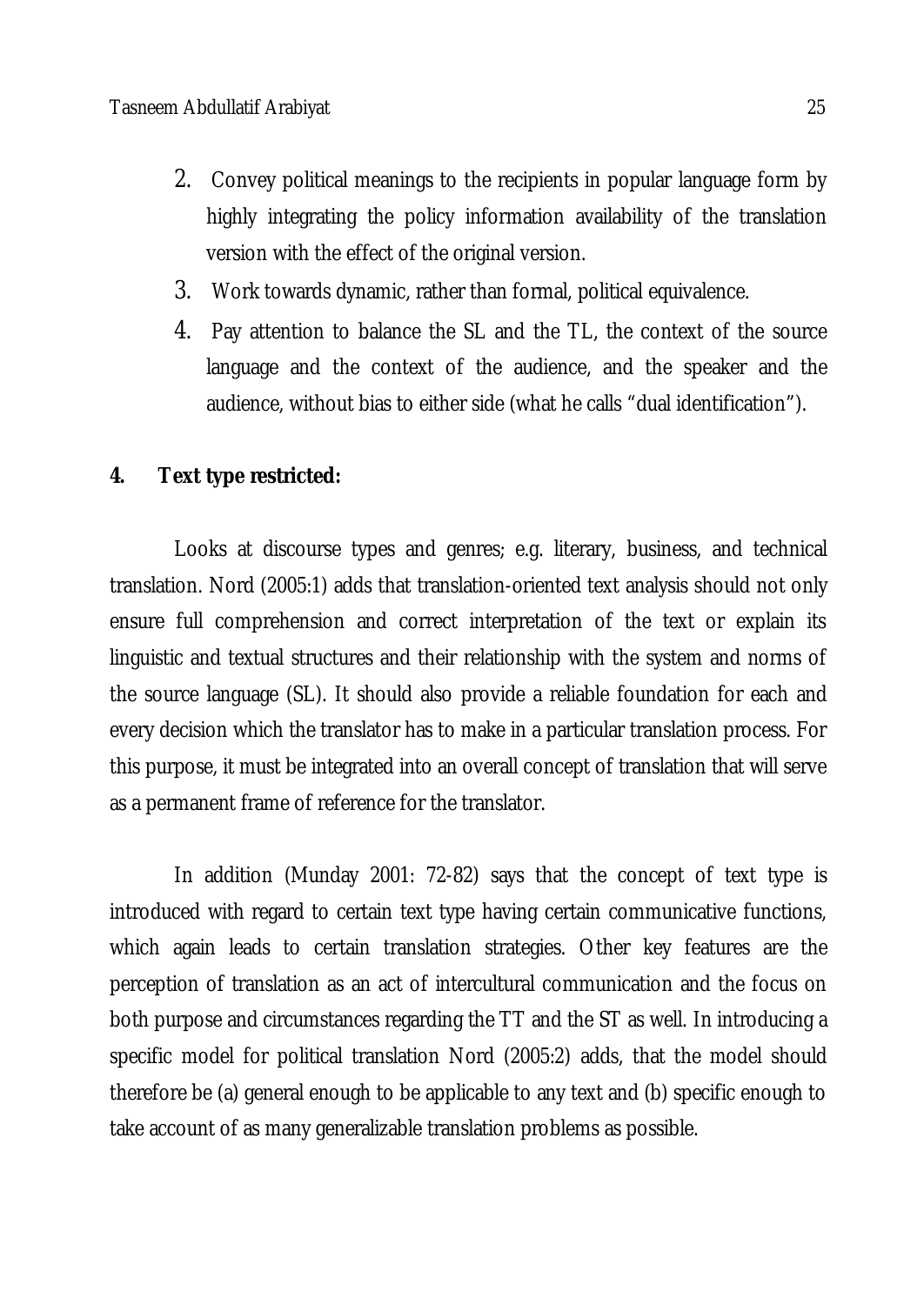Wright (1993: 175-176) adds, the character of text comprehension would not change basically, although experience and expectation will become model- based analysis has on the selection of translation strategies, i.e. its role in helping the translator work faster and more accurately,.

Wright divided the texts into two parts transfactual: main goal to enhance recipients' factual knowledge base; Trans behavioral texts, which influence recipients by stimulating their behavior toward persons, facts, situations. (Ibid 177)

According to Muna Baker (2005:188) in As Safi (2007:47), the translation study is a procedure for solving a problem encountered in translating a text or a segment of it. Given the distinction between micro- level and macro-level problems, strategies can be divided between local ones which deal with text segments and global strategies interact with relevant elements of the translator's background knowledge:

As Safi categorizes the strategies into two categories:(1) general strategies which deal with different text types (2) specific strategies which tackle a certain text type, readership, and skopos.

### **4.1. Domestication and foreignization strategies**

Domestication and foreignization are two basic strategies which provide linguistic and cultural guidance. According to L. Venuti (1995:4) in (Yang, 2010:77) the former refers to "an ethnocentric reduction of the foreign text to target-language cultural values, bring the author back home," while the latter is "an ethno deviant pressure on those (cultural) values to register the linguistic and cultural difference of the foreign text, sending the reader abroad".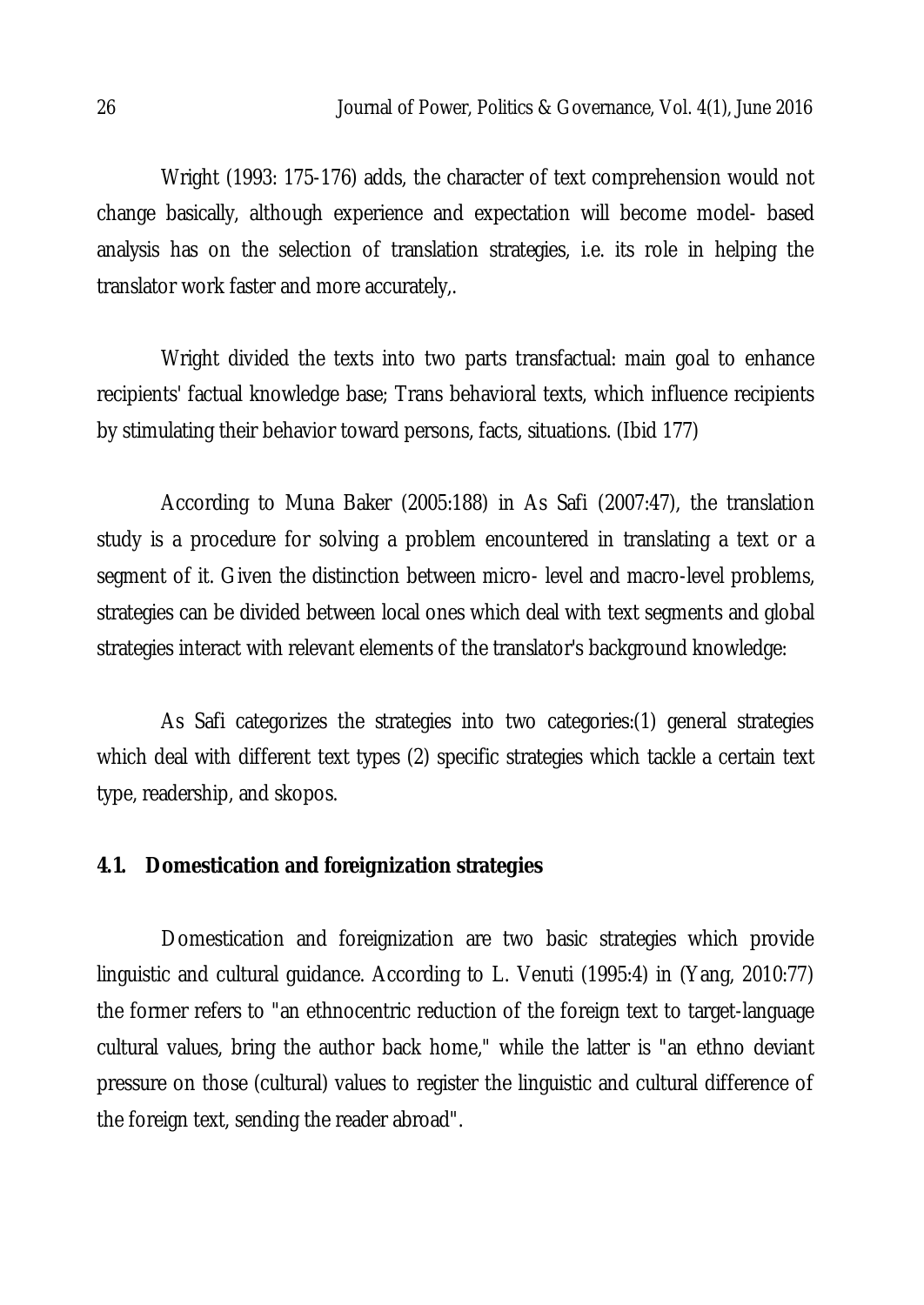Generally speaking, domestication designates the type of translation in which a transparent, fluent style is adopted to minimize the strangeness of the foreign text for target language readers, while foreignization means a target text is produced which deliberately breaks target conventions by retaining something of the foreignness of the original (Shuttleworth & Cowie 1997:59) in (Yang,2010:77). According to (Yang 2010:77) Domestication and foreignization are concerned with the two cultures, the former meaning replacing the source culture with the target culture and the latter preserving the differences of the source culture. Only when there are differences in both linguistic presentation and cultural connotation, domestication and foreignization exist.

Venuti goes with Foriegnization strategy and states (1995:20) that the "foreign in foreignizing translation is not a transparent representation of an essence that resides in the foreign text and is valuable in itself, but a strategic construction whose value is contingent on the current target-language situation. Foreignizing translation signifies the difference of the foreign text, yet only by disrupting the cultural codes that prevail in the target language.

Also what I found related to my political topic in Venuti point of view is (1995:20) that foreignizing translation in English can be a form of resistance against ethnocentrism and racism, cultural narcissim and imperialism, in the interest of democratic geopolitical relations. In addition, Venuti adds in (1995:24) the notion of foreignization can alter the ways translations are read as well as produced because it assumes a concept of human subjectivity that is very different from the humanist assumptions underlying domestication. Which is consist with Nida opinion about the translator's subjectivity (1964:154) that the translator should never tack on his own impressions or distort the message to fit his own intellectual and emotional outlook.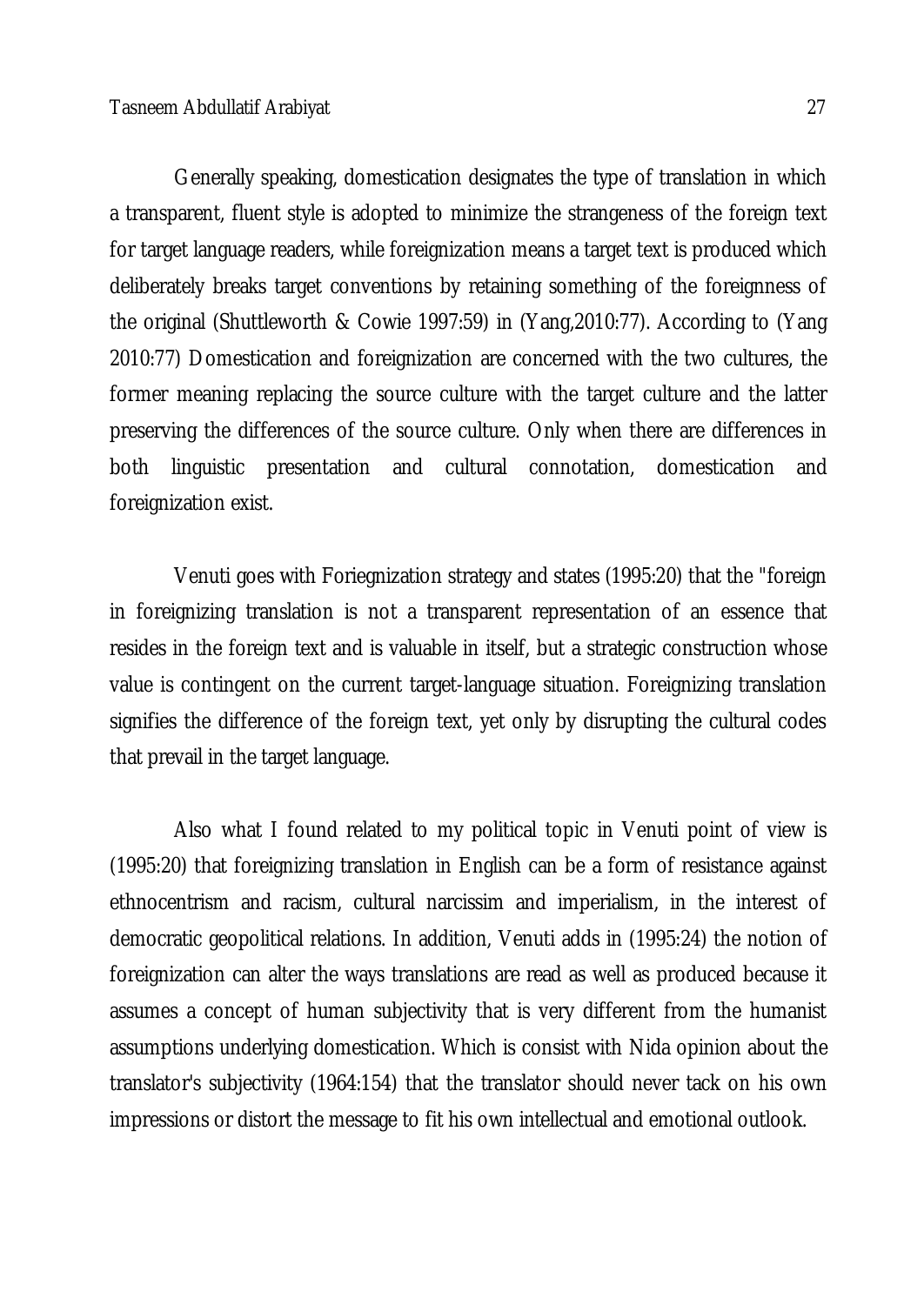### **4.2. Covert and overt translation**

According to House (1977:106) an overt translation is one in which the TT addressees are not being directly addressed; thus an overt translation is one which must overtly be a translation, not, as it were , a (second original). In an overt translation, the ST is tied in a specific manner to the source language community and culture. However, although the ST was originally directed at source language addressees, it also points beyond the source language community, having potential general human interest.

STs that call for an overt translation have an established worth or status in the source language community and potentially in other communities. Such STs may be divided into two groups: 1. over historically linked STs 2. Overt timeless STs. House adds also that a direct match of the original function of the ST is not possible in overt translation either because the ST is tied to a specific, non-repeatable historic event in the source culture or because of the unique status (as a literary text) that the ST has in the source culture. In addition to the cases of overt translation present difficulties precisely because the nature of their status in the socio-cultural context of the source language community which must be topicalized in the target culture, frequently necessitates major changes.

On the other hand, House (1977:107) states that a covert translation is a translation which enjoys or enjoyed the status of an original ST in the target culture. The translation is covert because it is not marked pragmatically as a TT of an ST but may, conceivably, have been created in its own right. In order to clarify the distinctions between these two types of translations and versions, we may now turn to some concrete examples.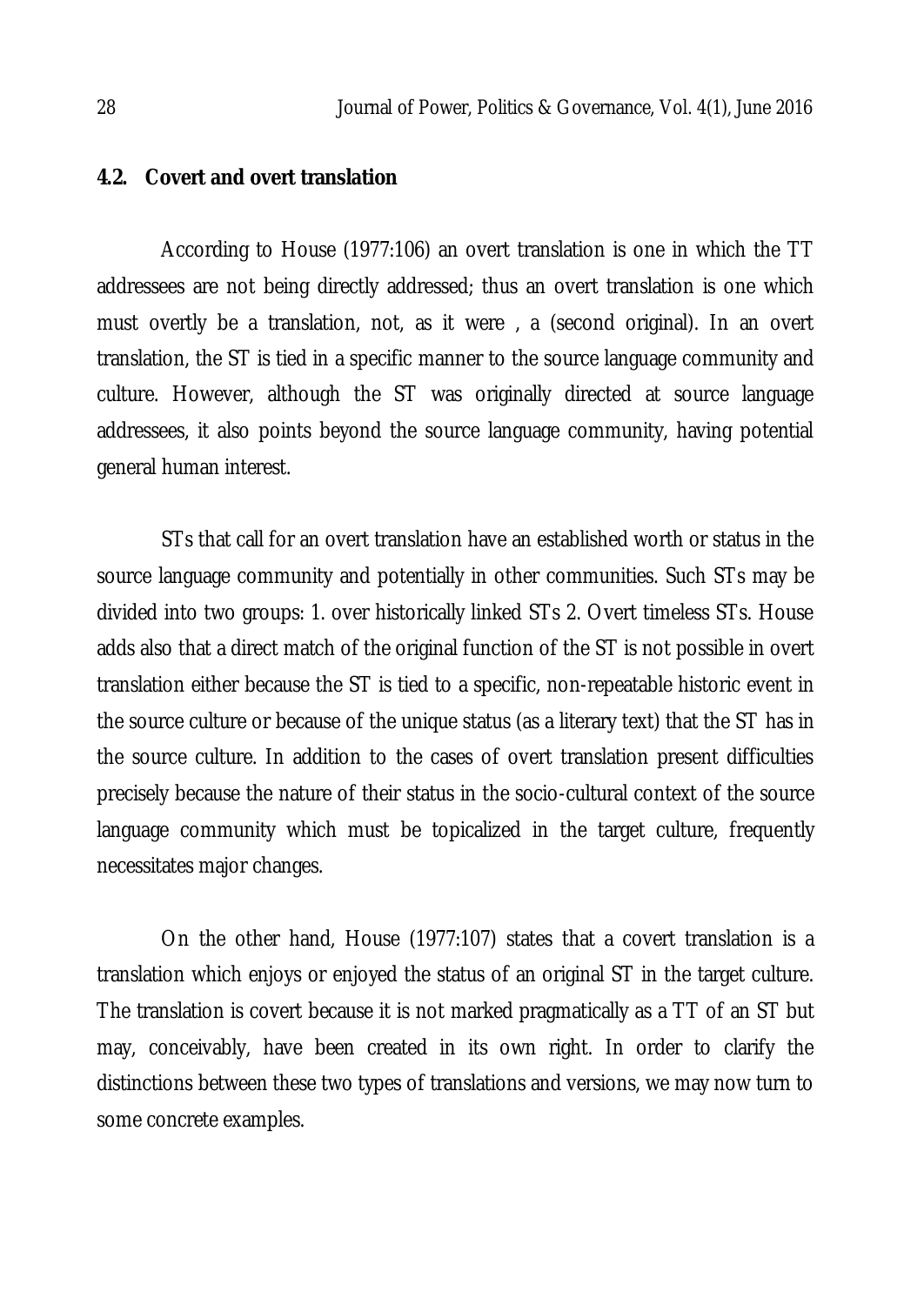An overt-historically linked ST which has the status of a document of an historical event in the source culture is exemplified by a political speech delivered by political figure at a certain time and place addressed to a certain specified audience, or by a sermon given by a minister at a certain time, in a specific environment and directed at a certain audience. While in covert translation (ibid: 108) the translator has to place a cultural filter between ST and TT, i.e., he has to, as it were, view ST through the glasses of a target culture member.

#### **4.3. Managing or monitoring**

The term "situation managing" was defined by de Beaugrande and Dressler (1981) in Farghal (1993:257) to steer the text in a way that serves the text producer's goals. By contrast exposition exhibits monitoring of the situation where a reasonably detached account is provided. Thus managing vs. monitoring is a discourse parameter contingent on the text-type. Consequently, in the process of discoursing, an author may opt for managing and /or monitoring depending on the text-type he has chosen.

Farghal (1993) mentions two categories of managing; the first is intrinsic managing that relates to the alterations effected in the TL text due to the mismatches existing between the TL and the source language (SL). These mismatches range from the most micro to the macro levels, leaving without managing would bring about unintelligible translations, hence a broke down in communication. Extrinsic managing, on the other hand, relates to the translator's ideological superimposition on the TL text aiming to gear the TL text's message toward meeting his own goals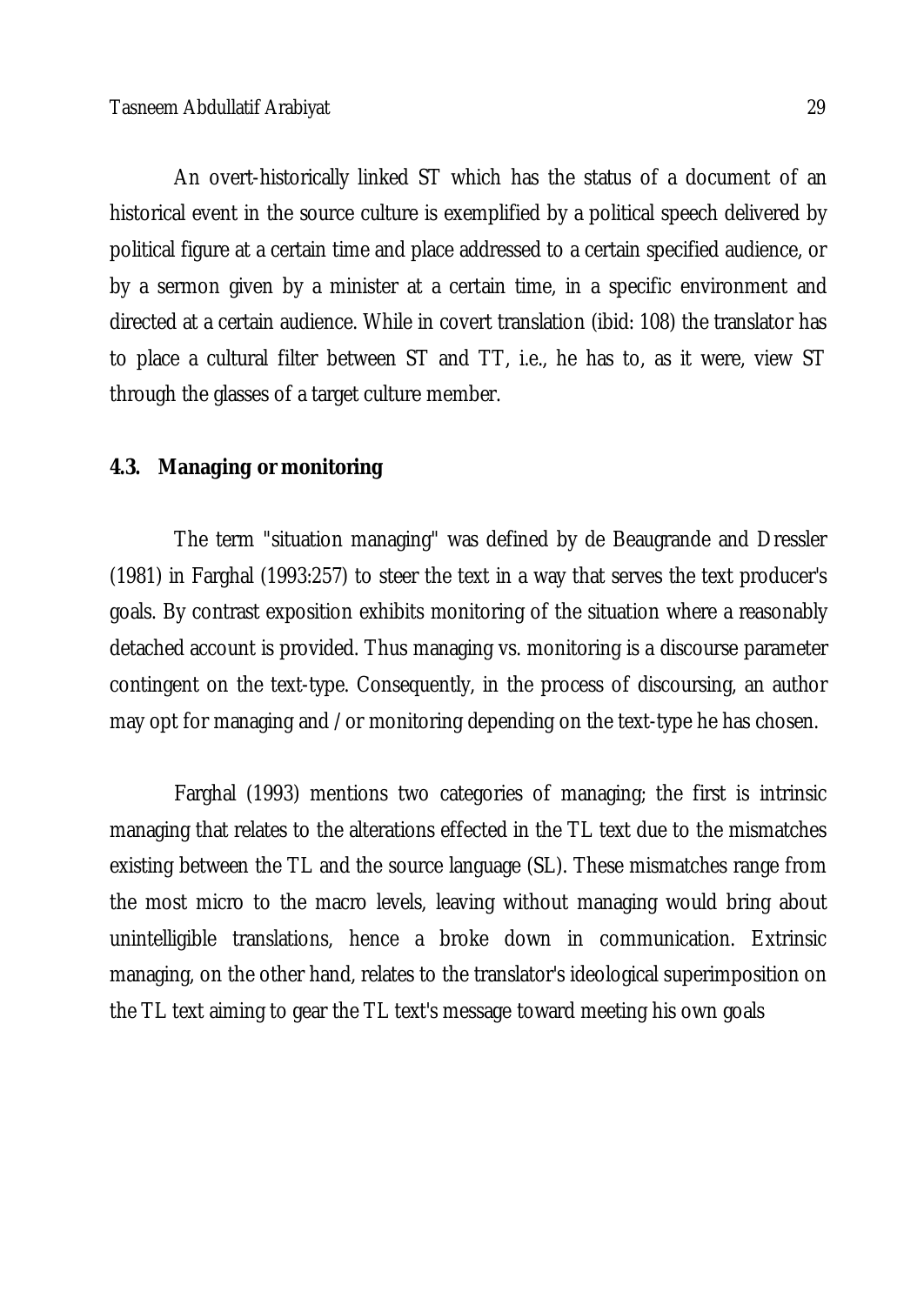### **5. Terminology in political-nuclear texts**

Sager (1990:2) claimed that terminology is an interdisciplinary field of study, and the common element among these disciplines is that they are each concerned, at least in part, with the formal organization of the complex relationships between concepts and terms.

Sager defines terminology as the study of and the field of activity concerned with the collection, description, processing, and presentation of terms, i.e. lexical items belonging to specialized areas of usage. In addition, Remigio (2013:198) defines terminology as an interdisciplinary field that closely interacts with lexicography, information and documentation science, translation, technical communication, computer engineering, among others.

Zanon states (8:2011) that specialized lexicons have increased significantly, making the command of specialized languages a key element in modern professional life. Very frequently, there are misunderstandings between non-specialists, although problems of understanding among specialists are also common. That is way the registration of new specialized terms becomes so important in these specialized fields, in order to clarify and determine their exact meaning and promote their appropriate use in a particular area of specialization.

This sort of communication problems becomes even more noticeable in situations where we find interlocutors who speak different languages. These situations are very common nowadays because of the increasing need for international collaboration in specialized fields. Thus, the specialized translator, who combines the knowledge of a particular area with the understanding of specialized languages, has also grown in importance in the last years.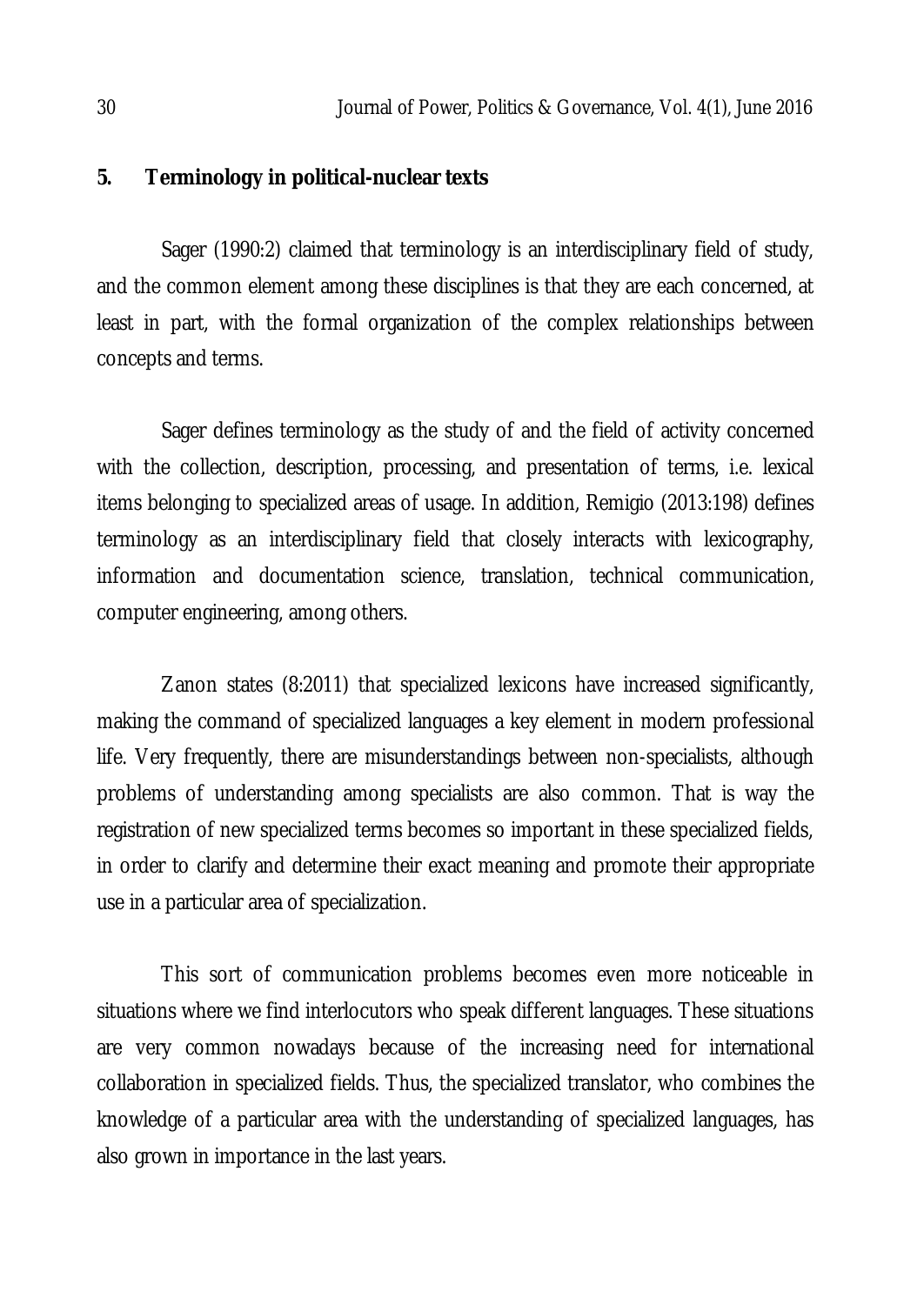Also Zanon(9:2011) distinguishes between three types of users of terminology 1.Direct users (specialists in specific field like lawyers, doctors, biologists) 2.Indirct users are professionals belonging to linguistic Sciences. This group includes translators, linguists, reviewers, philologists, etc... 3. Terminologists are those linguists who are specialized in Terminology.

Since our main concern is technical terminology in the political- nuclear field, Newmark (1988:151) states that technical translation is primarily distinguished from other forms of translation by terminology, although terminology usually only makes up about 5-10% of a text. Its characteristics, its grammatical features merge with other varieties of language. The purpose of any new standardization is always to establish a single one-to-one relationship between a referent and its name. The less important the referent, the more likely the relationship is to hold. As soon as the "currency" of the referent increases, its name is like to acquire figurative senses.

However, the central difficulty in technical translation is usually the new terminology, I think the best approach to an opaquely technical text is to underline what appear to be its key terms when you first read it and then look them up (even if you think you know them - my memory is full of words I halt know or do not know) in the micro of the Encyclopedia Bntannica and the relevant Penguin. New mark (2001:73-74) adds that all obsolete terms, unless they have established translation equivalents, should be transcribed. These are token words, which give the color and flavor of a period and when translated they sound ridiculous. Also he adds that most international institutional terms have official translations, made by translator teams, at the appropriate international organization. These are often through-translations (calques "loan-translations"). However, (ibid: 75) an individual translator's main task is to find the authorized translation, not make his own.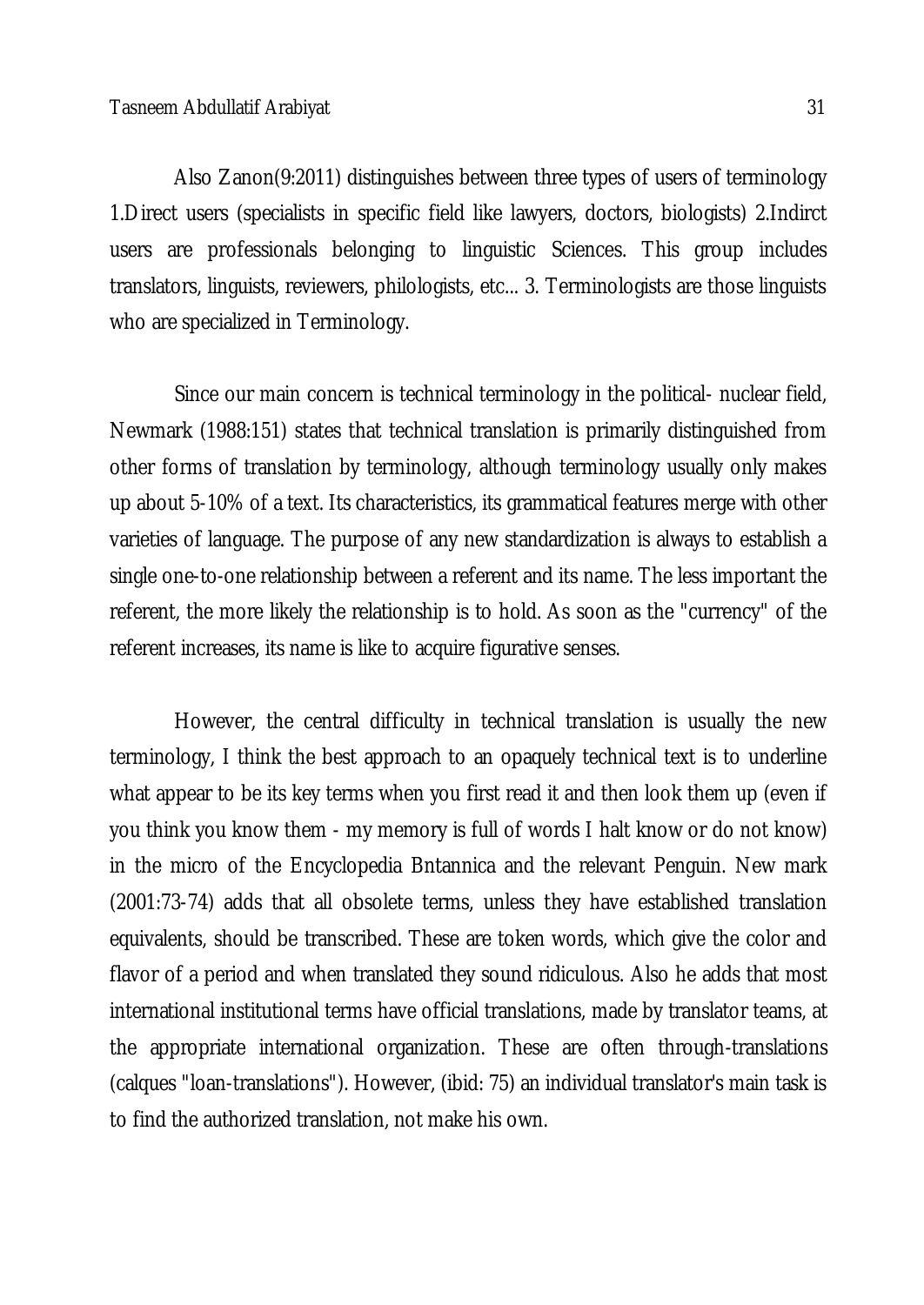Newmark (2001:75-77) proposes to list the relevant translation procedures and then to offer some general criteria of reference. Some of these procedures are: Transcription (adoption, transfer, loan words); Literal translation (this is a coincidental procedure, used when the SL term is transparent or semantically motivated and is in standardized language); Through-translation (loan-translation, calque); Recognized translation (these translations should be used for administrative texts); Cultural equivalent; Translation labels (a translation label is an approximate equivalent or a new term, usually a collocation, for a feature peculiar to the SL culture); Translation couplets (the most common form of translation couplet consist of the transcription of an institutional term followed by its translation in brackets, the SL term would be retained for the remainder of the text and in the relevant TL literature); Translation triplets; Deletion; and Naturalization (the process of "Anglicizing" foreign names).

While Newmark warns that when the translator is in doubt, he should transcribe rather than translate. Nida (1975) agrees on this point in (Newmark 2001:81) that literalness and the attempts to translate everything are the translator's worst fault. A translation should be attempted only if the new term adequately describes the function of the original work. Newmark (2001:81) recommends that one has to guard against three common mistakes: (1) new translation of terms that already have recognized translations, (2) use of TL terms that have a strong local color, (3) preposterous word-for-word translations, i.e. translationese.

Translation theories deduced many strategies that translators can rely on them through the translation process.

5.1. Borrowing which considered as taking a word or expression straight from another language, without translation. The procedure is normally used when a term does not exist in the TL, or when the translator tries to get some stylistic or exotic effect. As Guerra (7:2012).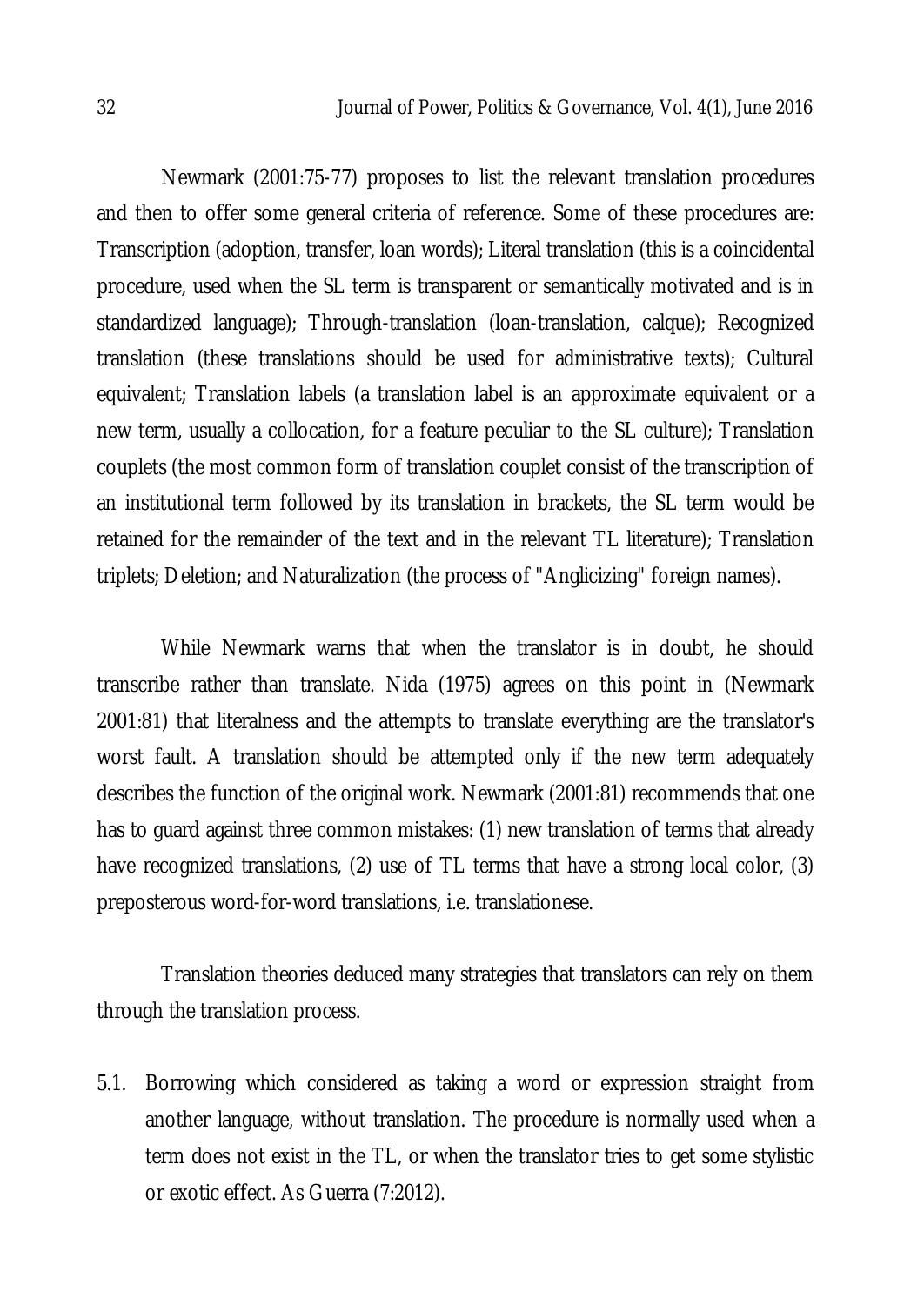- 5.2. Calque which defined by Vinay and Darbelen, in Guerra (8:2012) as a literal translation (either lexical or structural) of a foreign word or phrase. It could actually be considered a special type of loan or borrowing, since the translator borrows the SL expression or structure and then transfers it in a literal translation.
- 5.3. Adaptation according to (Viny and Darbelent) in Guerra (7:2012) is used in those cases in which the type of situation being referred to by the SL message is unknown in the TL and translators create a new situation that can be described as situational equivalence. So it can be understood as cultural, dynamic or functional equivalence.

## **6. Discussion**

The texts we tackle are political, discuss the proliferation of the nuclear weapons in the world, and call all parliaments to take measures and procedures to eliminate and abolish the nuclear weapons in their countries. This discourse will be discussed through two levels; the text level, and the terminology level. In addition to that, we'll find the appropriate theory and strategies for each of them and apply these strategies on our texts by mentioning some examples.

### **6.1. The text level**

Holmes in (Munday, 2001:76) means by the description of the 'function [of translations] in the recipient sociocultural situation: it is a study of contexts rather than texts'. Issues that may be researched include which texts were translated when and where, and the influences that were exerted (in Mundy ibid.).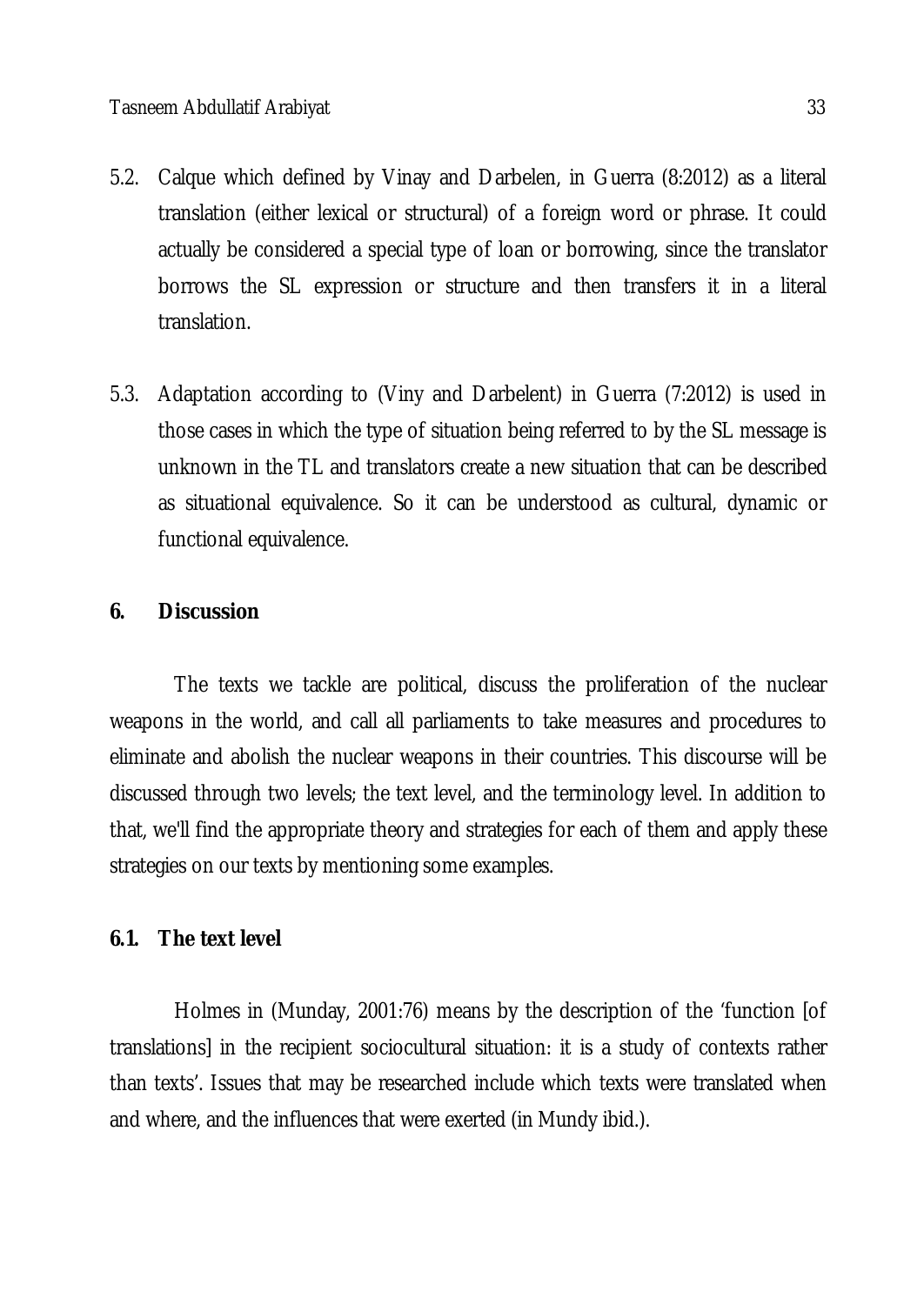Here in our political-nuclear texts the translator should be aware of the context of the text, should know also the parties, coalitions of major powers in nuclear world, and following up the status quo in his region and in the world in general, since this issue is a global issue.

These factors facilitate the process of understanding, analyzing, and translating the text, make the translator aware of the sensitivity of certain issues in the text, produce more acceptable TT, and avoid plunging translator's country or institution in any crisis or problems as a result of a mistake in translation.

In section number 3 we examine 3 theories; the linguistic theory, the philosophical theory, and the functional theories (text type theory). The linguistic theory sees the translation method as replacing the linguistic units of ST with equivalent TL units without reference to factors such as context or connotation, (As Safi, 2007:25). From a practical point of view, political translation depends on wide knowledge of the translated topic, understand the text, and analyze it.

These requirements can help the translator and assist him/her to transfer the functional meaning faithfully, which consists of connotation and contextual aspects, to reach to the real intention of the ST writer. These steps are not existing in the linguistic theory which cares only about linguistic unit and meaning without mentioning the contextual aspects and connotation. Some translators may find that linguistic theory faithful to the sensitivity of the political text. But from my point of view I find that the faithfulness to the ST in the political field occurs when the TT transmits the connotation of the word, not only the denotative meaning, and the contextual aspects.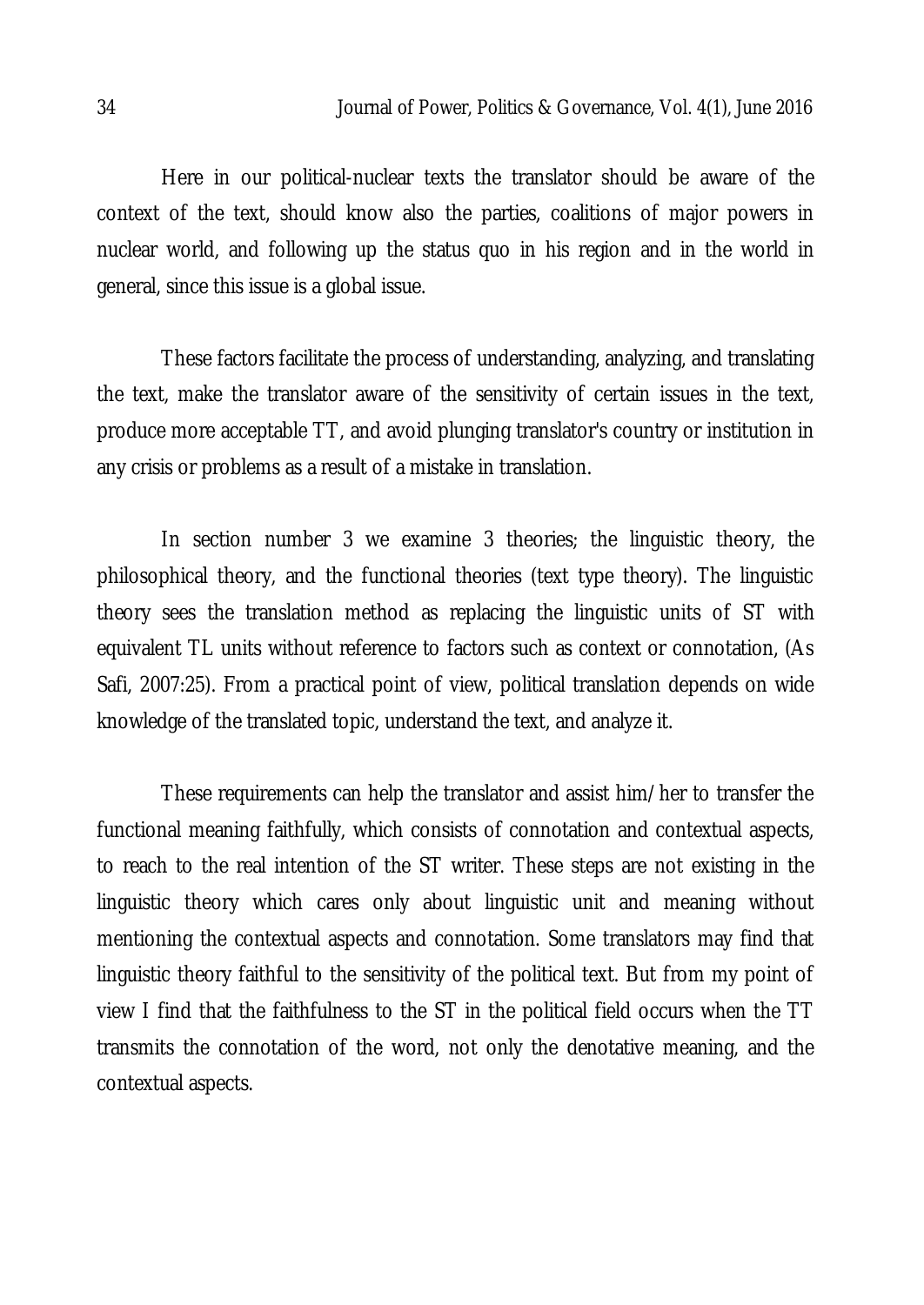The philosophical theory complies with the requirements of the political translation in a wide range. Since this theory depends on hermeneutic approach, i.e. the understanding and analyzing process through translation. But it contradicts from the side of not mentioning the connotation and contextual aspects of the text and considering the translation as a semantic transfer only "literary translation".

The third is text-type theory; this theory provides different kinds of texts and proposes specific translation methods, this aspect complies with the peculiarity of the political text. I found that the political-nuclear text, according to the classifications of the theory, considers an informative text and operative text. Informative from the side of introducing the information and knowledge about the nuclear weapons and the policies that related to this topic, in this case the theory suggests the congruent methods to transmit the intended meaning accurately and faithfully.

In addition, it considers operative from the side of stimulating the readers "parliamentarians" to take the needed measures and steps to abolish the nuclear weapons, the theory suggests a method to transmit the meaning in a functional way. This alteration in the same text requires a special theory and methods that fulfill the requirements of the political-nuclear text. The text-type theory can serve the translator by its ability to covert the methods according to the type of the text. In addition to that this theory takes into account the characteristics of each text and transmits it in a functional way,also it unifies the reactions of the ST and TT's readers due to preserving the function of the text. The researcher found that text type theory can be an appropriate choice for the translator in the political field. Since it widely respects the features of the political text and it considers a product oriented approach.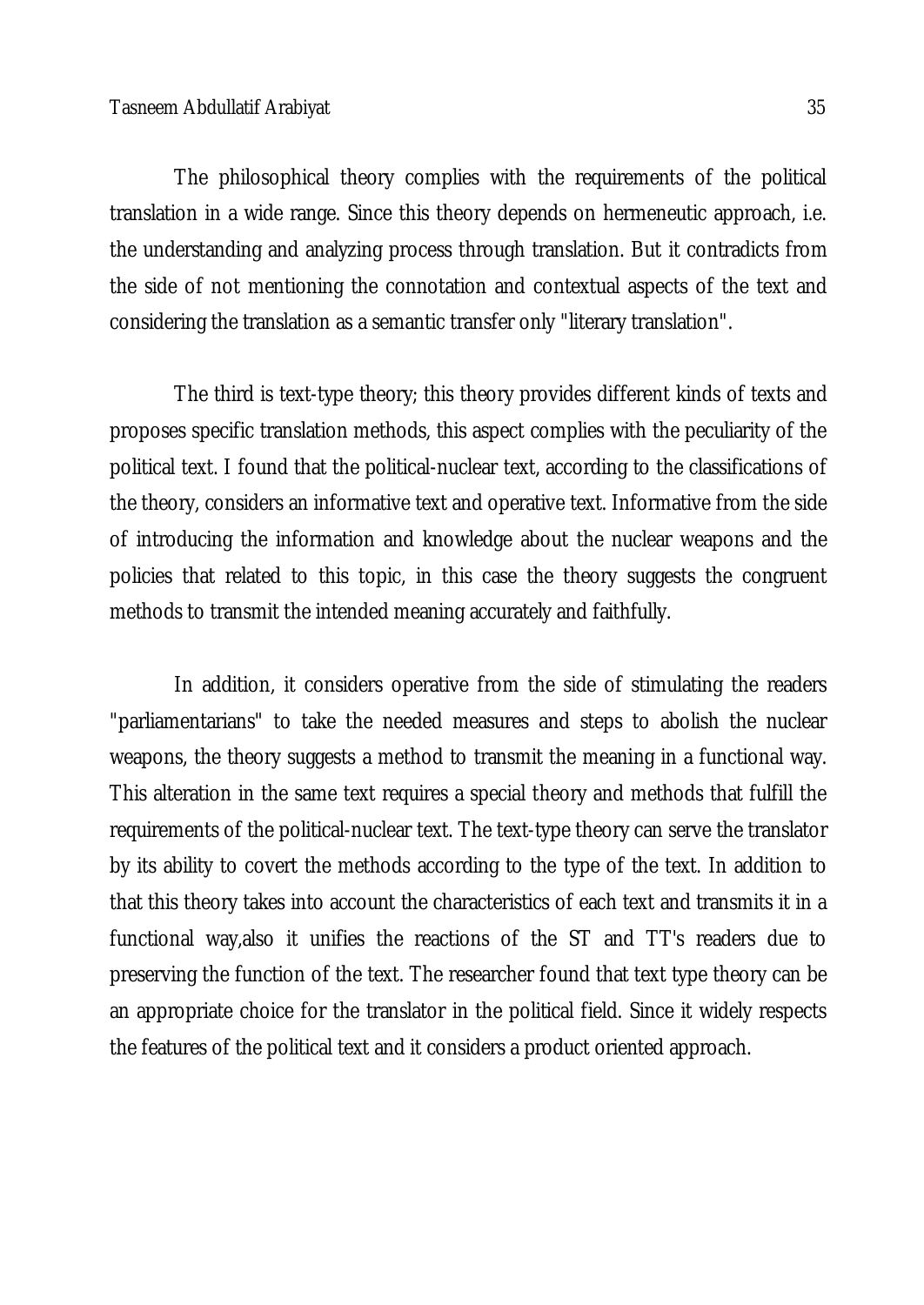**Figure number 2**



According to Wright classifications, the political text occurs between transfactual, since it provides knowledge and information to parliamentarians about the international policies and nuclear weapons. In addition, transbehavioral, since it stimulates the parliamentarians to take steps and measures to eliminate weapons of mass destructions.

In respect to domestication and foreignaization which are two opposite strategies and the translator should adopt one of them throughout the translation. In the political translation we face different political systems and many regimes fall in the global system, which adopt various names for the same content according to the law and constitution in certain country. Consequently, the ranks and the names of institutions are differing according to each system.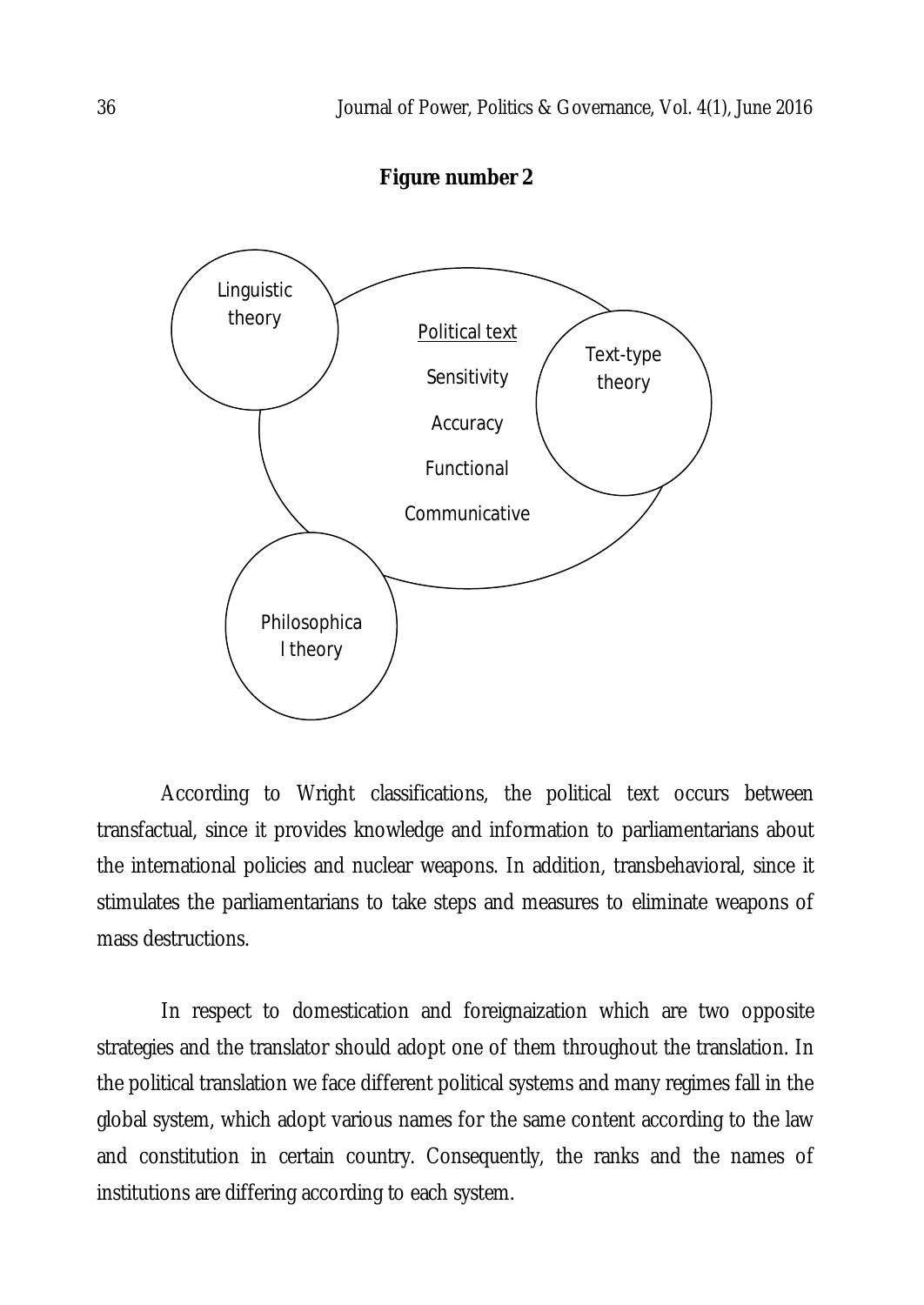For example, the name of the head of the state is different in each state; some of them call it the President, king, or Amir according to its constitution, political system, and history.

It is obvious that the positions and ranks are different, as if the foreign minister in Jordan is called Secretary of state in the United Sates. In addition to that, there is a global language and tone that is understood by all country and political parties, this language widely spread as result of the international cooperation, agreements and treaties, and the active international organizations. Also it should bear in mind that this kind of books and papers are not specific for a certain country or regime, it is pointed to whole Arab word, which consists of several regimes and political system also. Based on this, can we adopt foriegnization or domestication?

As Safi in (2007:47) states that domestication is often adopted by literary translation, which prefers domestication to bridge the cultural gabs between two cultures. While the problem is not the culture in the political text, it's to find a way to implement and adopt a common policy through these various political systems. For these reasons, the researcher finds that foriegnization is preferable in translating political texts, from the point that politicians have well knowledge in the various systems over the world, and do not need domestication to make it known for them. Here in our field the political- nuclear text I'll illustrate an example about the legislative authority in various countries and how the translation differs according to the original text or name:

1. The Costa Rican Legislative Assembly.

المجلس التشریعي الكوستاریكي.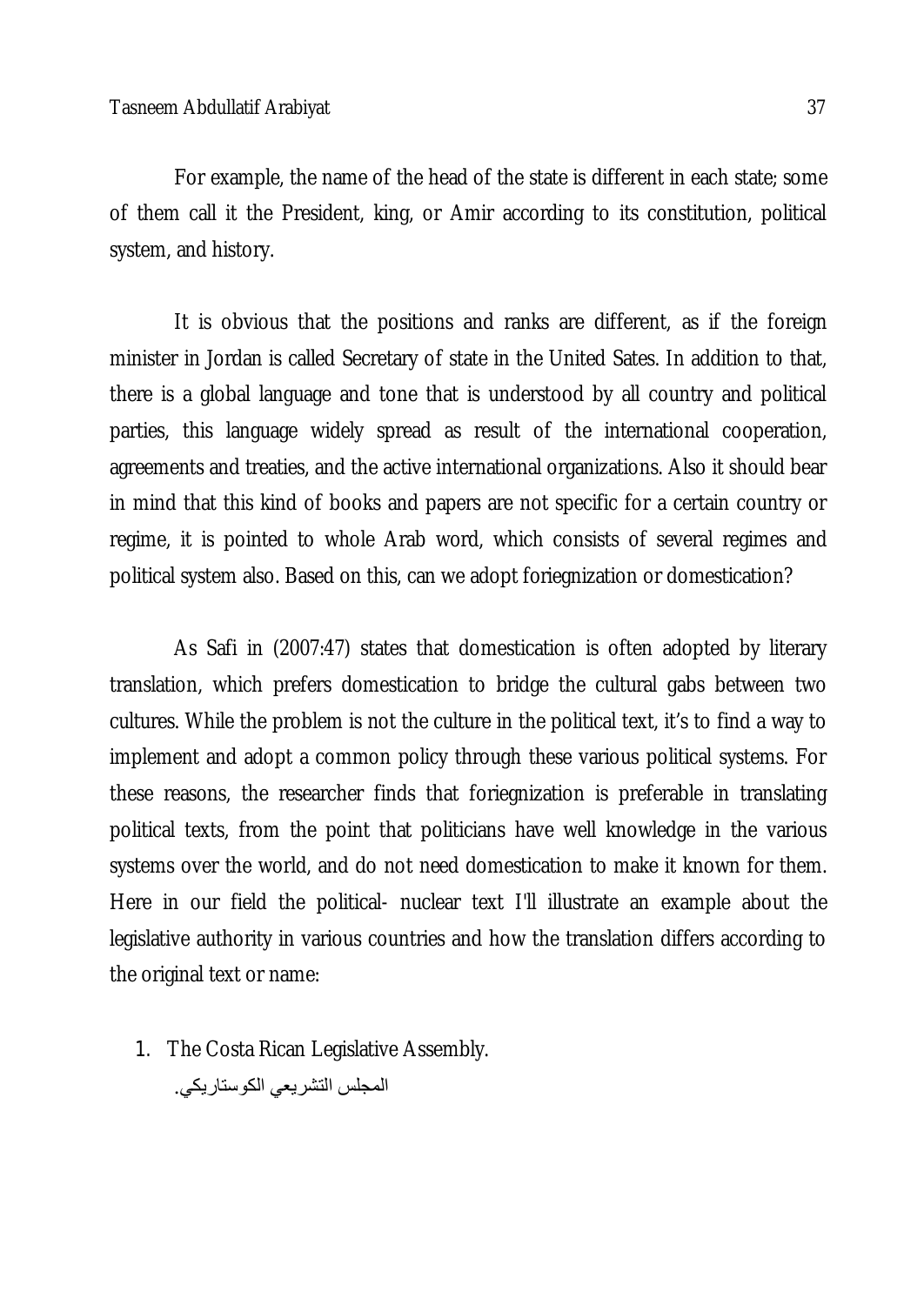2. The Bangladesh Parliament.

البرلمان البنغالي.

3. The Australian House of Representatives.

مجلس النواب الأسترالي.

4. The Norwegian Stortinget (Parliament).

البرلمان النرویجي "ستورتینجیت".

5. In German: The Bundestag Subcommittee on Disarmament and Arms Control.

في ألمانیا: اللجنة الفرعیة حول نزع السلاح والحد التسلح لمجلس الشعب الاتحادي الألماني البندستاج.

6. The US Congress

الكونجرس الأمریكي

As it's shown, there are six names for the same institution the "legislative authority"; therefore, each institution in each country has a distinct legislative process in making laws. We can apply this on the ranks and names of different political positions, like the ministers, parliamentarians and others in addition to, the names of governmental institutions. Therefore, the domestication strategy should not exceed the linguistic level, which helps to make it accepted in the standard Arabic language. Using foriegnization strategy can lead to the right political equivalent; it also depends on the political knowledge of the translator and deep research.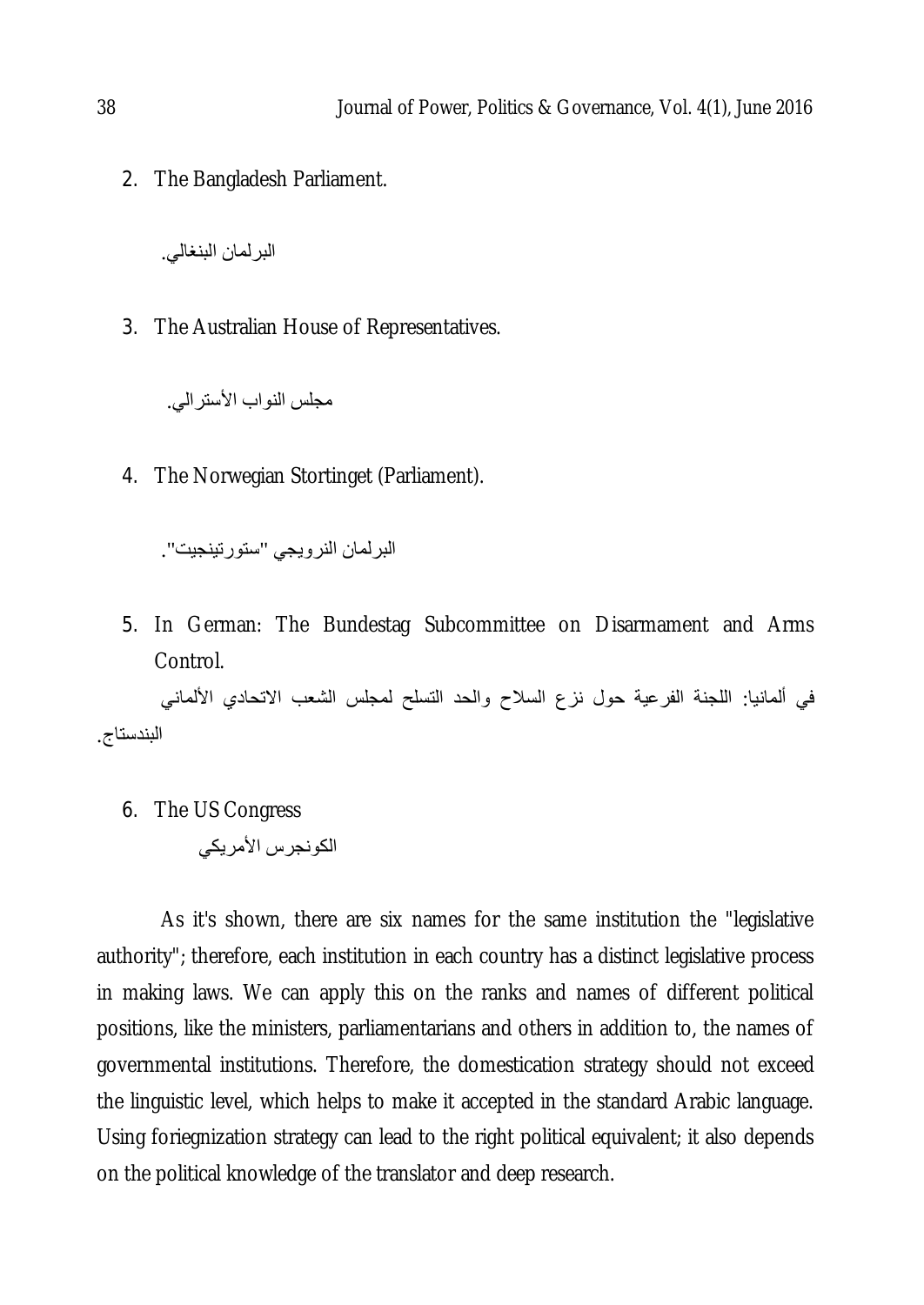Covert and overt translation, the political-nuclear text tackles a global issue which is not tied to a specific manner to the source language and having potential general human interest, since the source community is the whole world. According to House's classification, we can consider the political speech over historically linked STs and overt Timeless STs. The question here, how can we apply this strategy? Since the political text needs an overt translation, I think that the translation should deal overtly with information, issues, and terms that the texts tackle without placing a cultural filter. While it should deal covertly in the linguistic level, to make the text readable and not weak in the target language, so it should be treated overtly as a global issue and covertly as a composition that needs to be readable to TL readers.

Here, I think that the product will be high quality and fulfill the requirements of the political texts, since readability and acceptability considered requirements to attract the reader and listeners in the political discourse.

In an attempt to link between foriegnization vs. domestication and covert vs. overt strategies. The researcher finds that domestication and covert translation follow the cultural adjustments and cultural filter. While foriegnization and overt translation do not follow any cultural adjustments. From this point we can consider that foriegnization leads to overt translation, and domestication leads to covert translation.

From the definition to management and monitoring, the paper finds that the translator has two options as he/she translating the text. Whether to translate through managing or through monitoring strategy. Which one conserves the intention of the source text and the intention of the original writer? Which strategy can create the same effects on the addressees of the TT? Monitoring transfer the meaning faithfully and in a direct way. But cannot create or gain the same effects on the recipients of TT, on the other hand can we accept any kind of managing in TT?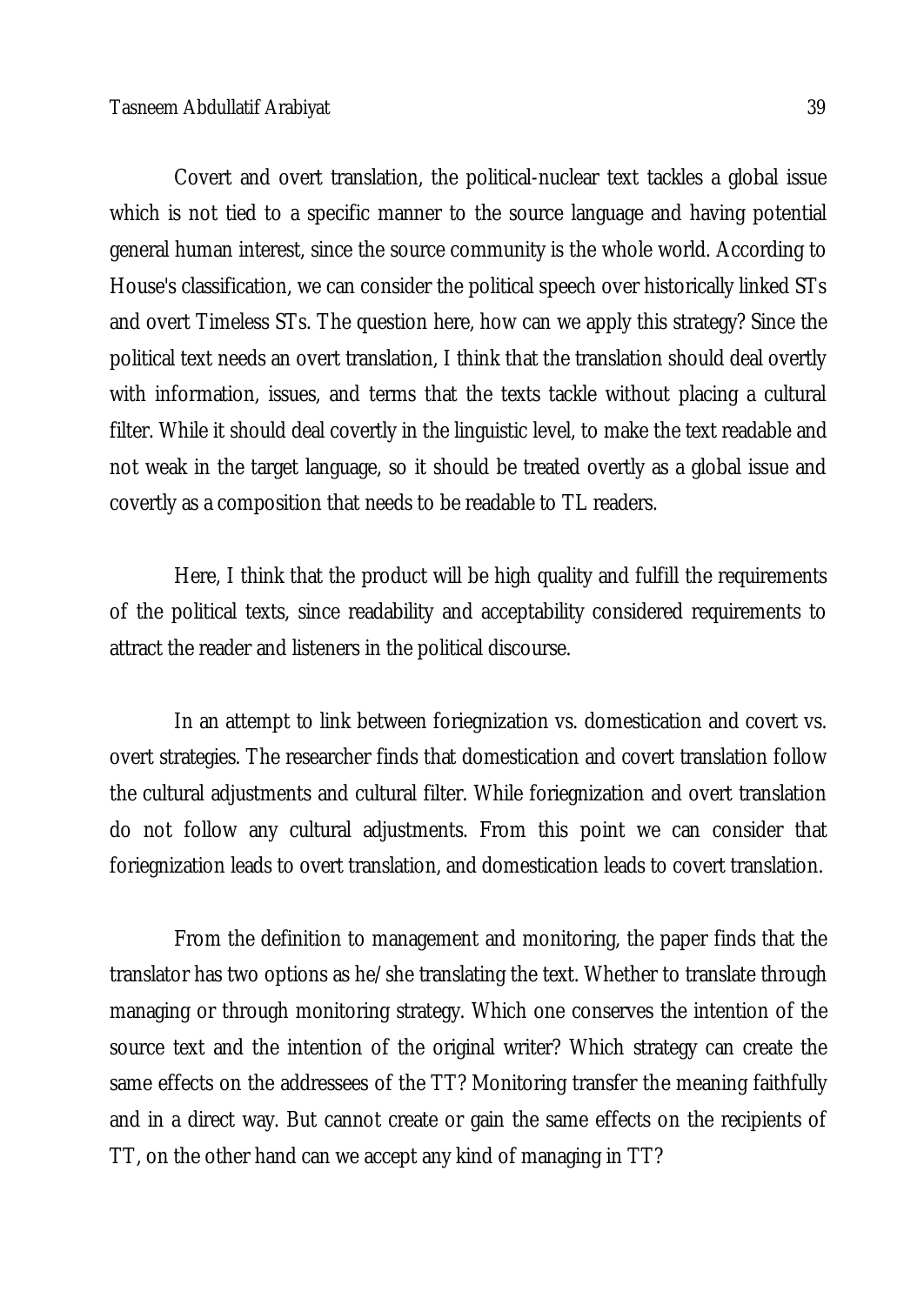If we accept the managing to which extent, can we manage the TT? In addition, can we say that managing is more appropriate for translation in general and political translation in particular?

The monitoring transfers the meaning faithfully but it not sufficient to achieve the functional political equivalent. While the controlled managing that bases on obvious rules, helps the achieving of functional political equivalent. According to Farghal's classification of intrinsic managing and extrinsic managing, in the political translation there is no place for the extrinsic translation, since it permits the ideological superimposition in the text by the translator.

This intervention leads to convert the real meaning of the ST and the translator adds additional meaning to the original meaning. This additional meaning in the political filed has consequences and results on the TT readers. Here, we can ask who are the readers of the political text. The readers are politicians (who can change the public opinion), decision makers, and decision takers. Therefore, unlike the literary text, the political text cannot be burdened with additional meaning because this thing may lead to political crisis, new decisions, or changing the public opinion.

Here I'm mentioning some examples about intrinsic managing, and how the translator avoids extrinsic managing.

7. They help to give disarmament not only vision, but also some backbone, muscle, and teeth.

وتساعد في إعطاء نزع السلاح النووي لیس فقط رؤیة بل ایضا ً دعامة وقوة وقدرة الدفاع عن النفس".

The translator doesn't translate backbone, muscle and teeth in a word by word or literal translation, because if he/ she do so the translation will not only be silly but also unfaithful, because it does not transfer the intention of the writer.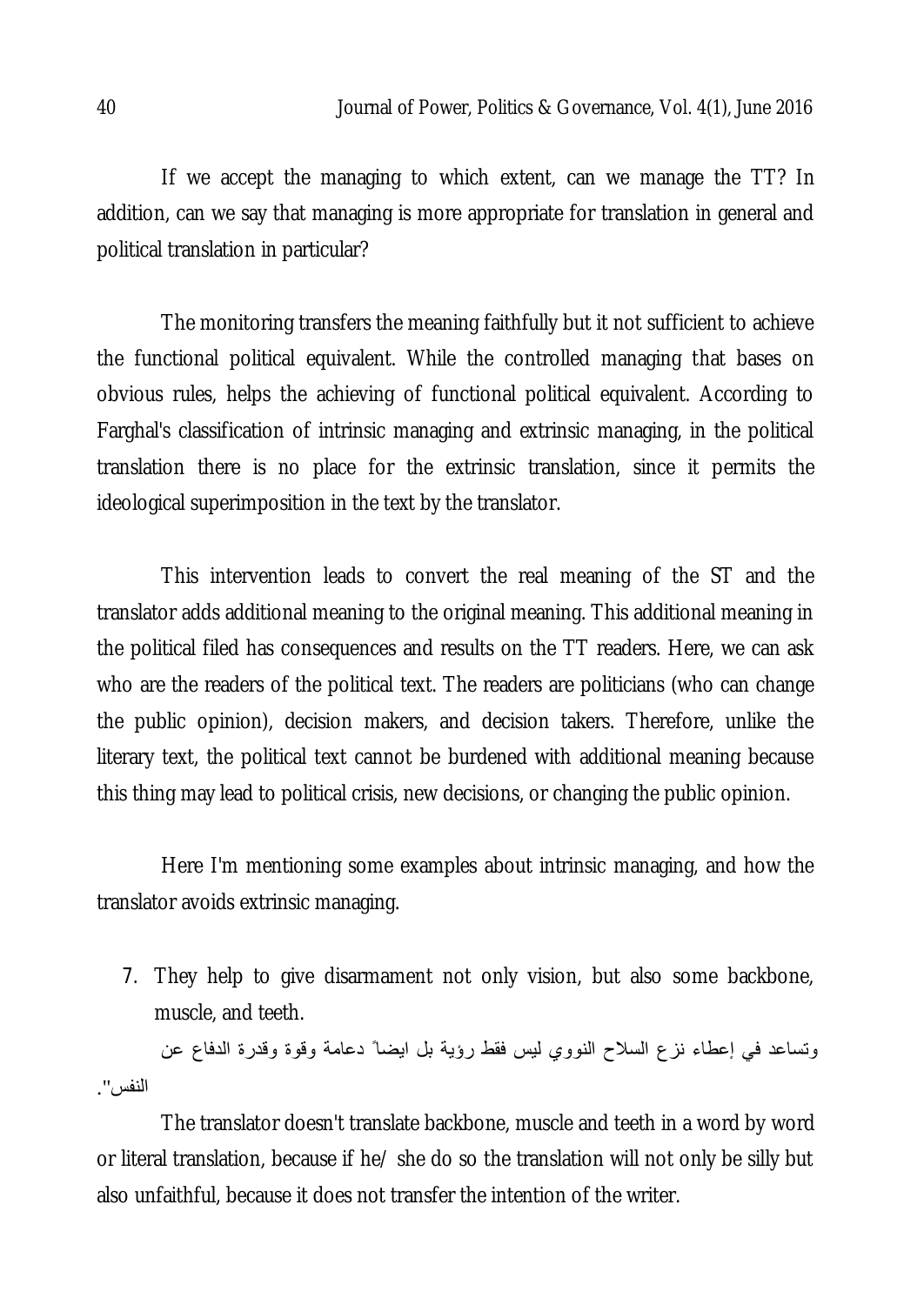In the next example, we notice that the translator changed the order of the words and put the noun "nuclear weapon in the first of the sentence, which is according to the Arabic style and add more elements of cohesion to the text.

8. "Testing, use, manufacture, production, or acquisition by any means whatsoever of any nuclear weapons". "تجریب أي أسلحة نوویة أو استخدامھا أو تصنیعھا أو إنتاجھا أو اكتسابھا بأي وسیلة مھما كانت"

Also the translator keeps the dynamicity of the Arabic language, and does not reflect the English word order in the sentence on the Arabic sentence word order. See the following example:

9. Parliamentarians in the nuclear-armed countries probably have the greatest responsibility to take action on multiple fronts.

البرلمانات في الدول النوویة العبء الأكبر من العمل وذلك على عدة جبھات

There are many examples that show the intrinsic managing in the translation, but what I found that intrinsic managing helps the translator to achieve the criterial components of the text; cohesion coherence, intentionality, acceptability, informativity, situationality, and intertextuality.

On the other hand, the extrinsic managing is a critical point in political translation, since it has great consequences throughout the history of the states, and we have many examples that show how the ideological intervention of the translator affects the whole situation and leads to serious complicated relations.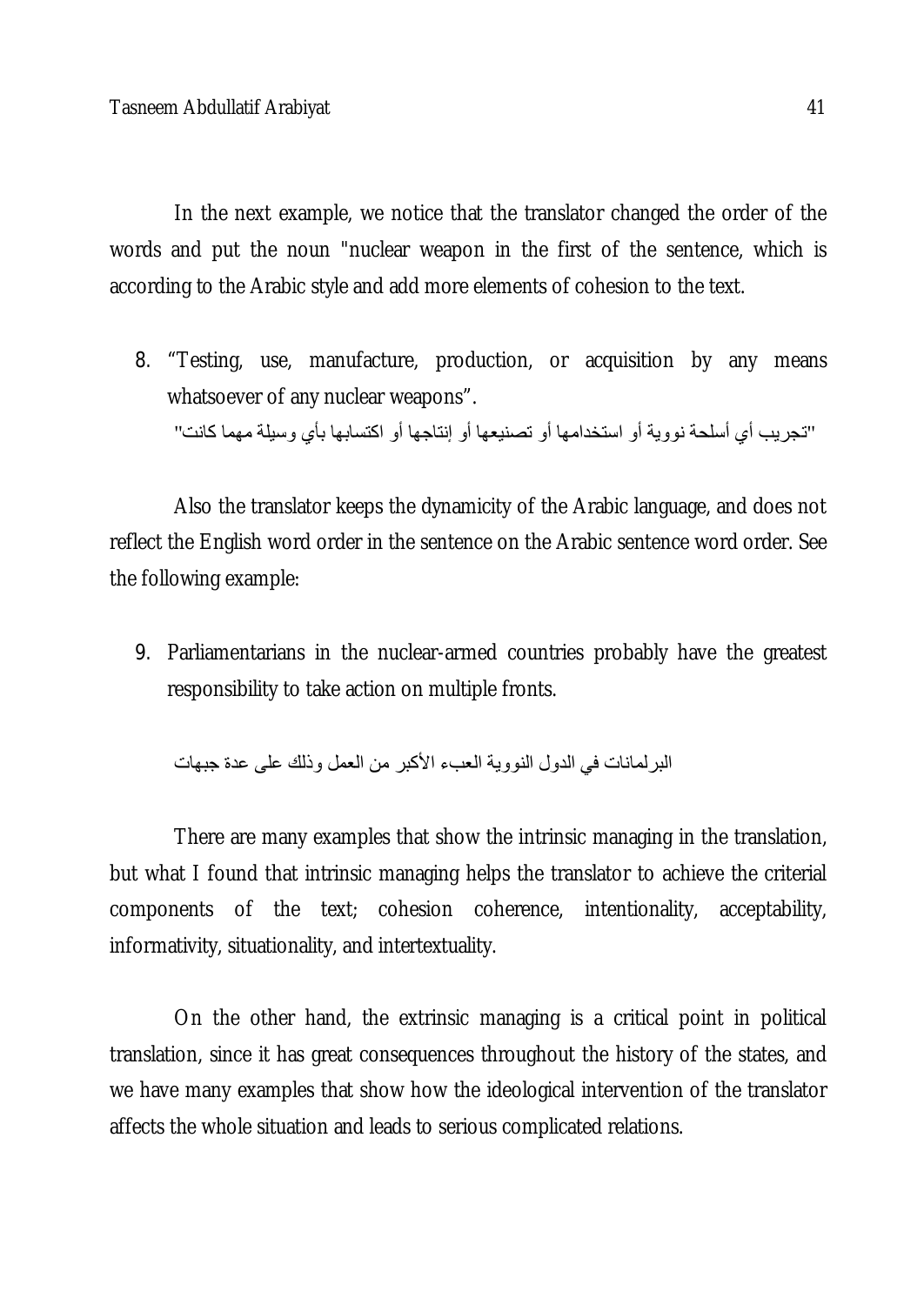In the translation in political/nuclear field, the translator may found many situations that contradict with his/her view, but acting toward these situations should be objective and without bias to any part. Here, in the following example, the situation illustrates claims about justifications to acquire nuclear weapons for some countries such as Israel and Iran. These two countries are considering controversial issues in the world, so whether you support them or not you should translate the content faithfully as it is.

Also on the lexical level, the example mentioned Israel, so what you will do if you think that its "Zionist entity" or "Occupation"? In this case the translator should stick with the context and transfer the names as the original write it to show the real intention of the original writer. In addition to that, you should bear in mind the position of your institution, to avoid bad consequences for the institution.

10. Others claim that nuclear deterrence is perhaps not required by countries with large and modern conventional forces or where there is little realistic risk of invasion that would threaten the existence of the State, but might perhaps be required by smaller countries in vulnerable positions that have been threatened with attack, such as Israel, the Islamic Republic of Iran or the Democratic People's Republic of Korea.

ویدعي البعض الأخر أن الردع النووي ربما غیر مطلوب للدول التي تمتلك قوات تقلیدیة كبیرة وحدیثة أو أن نسبة تعرضها لخطر هجوم حقیقي یهدد وجود الدولة قلیلة نسبیا ً، لكنه من الممكن أن یكون مطلوبا ً للدول الأصغر ذات الموقف الضعیف والمھددة بأي ھجوم، مثل اسرائیل، أو جمھوریة إیران الإسلامیة أو جمھوریة كوریا الشعبیة الدیموقراطیة.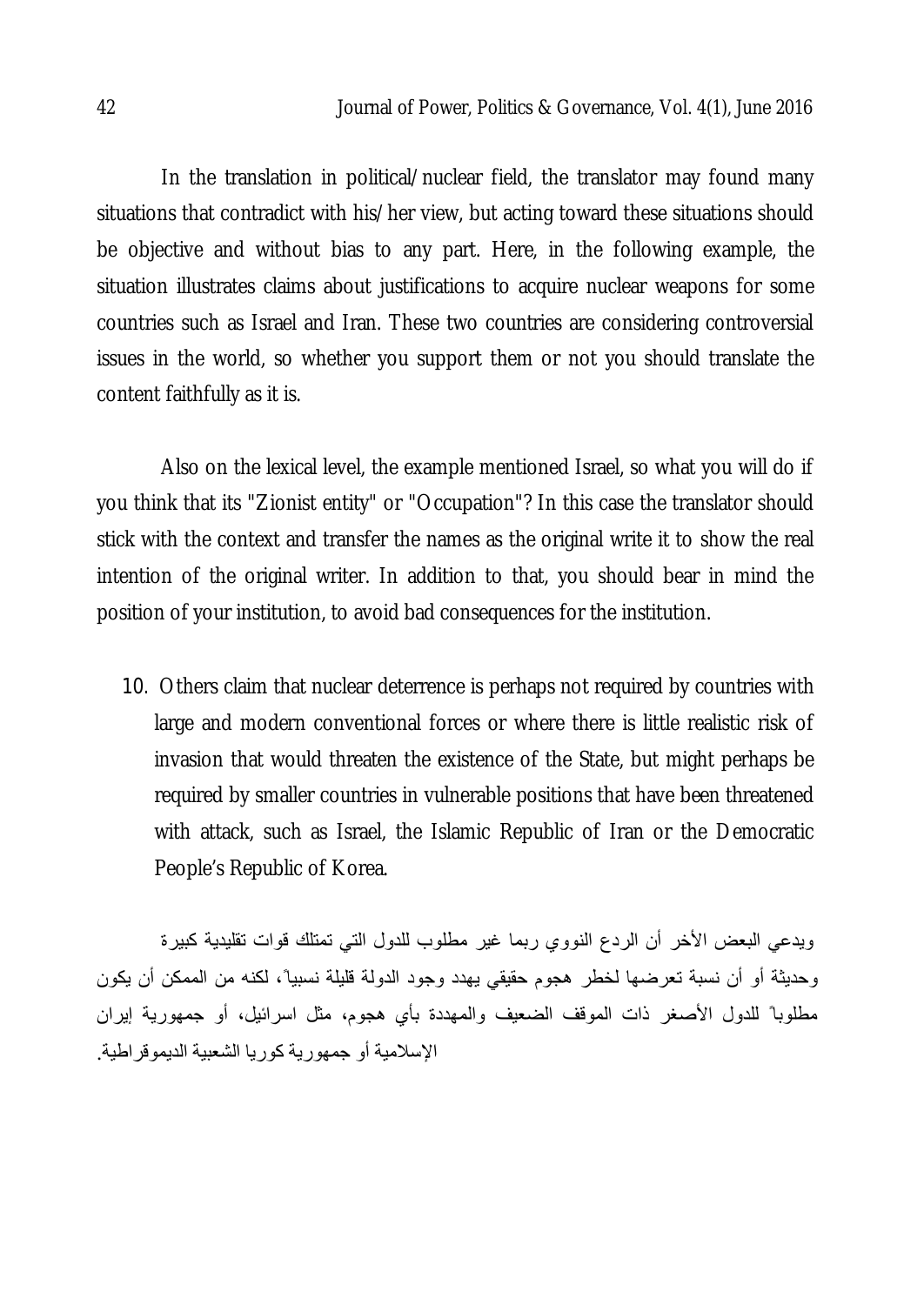## **6.2. Terminology level**

The most significant problem that translators face through translating from English language into Arabic language is terminology. This is due to lack of terms in Arabic language in the majority of new and technical fields. The communication in specialized fields is widely spread nowadays. Here, our main concern is nuclear terminology, and how we can find the equivalent for them in Arabic, what is the method to deduce it? It is the same method for political discourse? This is what the paper wants to illustrate it, and to show how the translator copes with the nuclear terminology in these texts by researching beyond the dictionaries.

The nuclear terms here fall in a political, diplomatic context, and used out of its technical context. So it needs a specific attention in translation andtrys to be faithful to the meaning with making it accepted in the political context.

According Zanon classification the researcher found that the translators of nuclear-political texts occur in the second class "indirect users" and also the recipients of nuclear-political texts, in spite that they are not translators or interpreters, but in fact they are mediators between the nuclear scientists and decisions makers. The first class (direct user) and the third class (terminologists) had been excluded because parliamentarians are not specialists in nuclear fields also are not terminologists, so the researcher found that the appropriate class is the indirect users.

When you first read the term in English, it may mean nothing for you because it's a technical term known only by experts. Consequently, the translator, as indirect user of the terms, should start with 1. Understand and analyze the term of ST, by searching in internet, books, dictionaries, and encyclopedias …etc. 2.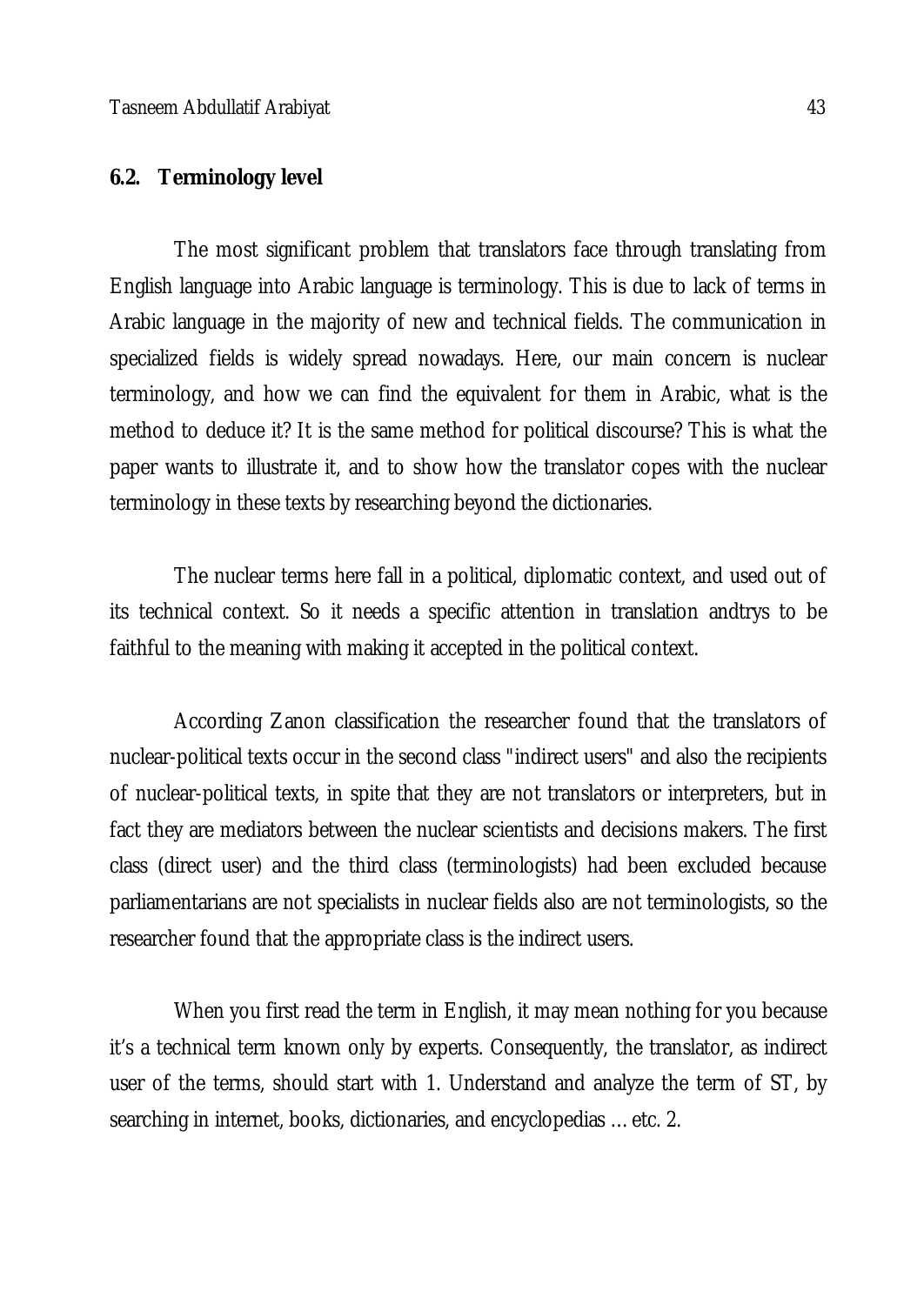Also search on how the term used in the ST to make the ability to find the functional equivalent in TL. 3. Produce the term in the TL after all gathering the required information. 4. Ask experts in the related field for revision 4. Prepare for a glossary related to specialized field, 5. Review the translation by professional experts in the related field.

Calque is a useful and repeated feature in the political- nuclear terms, which the translator found it as suitable solution that considers a strict and correct translation, transfer the meaning faithfully, and enrich the TL with a new term and style. Since it transfer the morphological aspects, and denotative and connotative meaning.

Calque illustrated in our texts as following:

| 11. Launch-on-warning policies | سياسات الإطلاق بناء على الإنذار |
|--------------------------------|---------------------------------|
| 12. Delivery vehicles          | وسائل التوصيل                   |
| 13. Star wars                  | حرب النجوم                      |
| 14. Nuclear-weapon states      | الدول النووية                   |

### **7. Conclusion**

This paper tackled the theoretical aspects of the political-nuclear texts; according to the nature of the text, the researcher divided the discussion to two levels; the textual and terminological. Each level had been discussed and the researcher found the appropriate theory for it. The informative text-type from the functional theories considered an appropriate choice for the translator to translate the nuclearpolitical terminologies, while the operative text-type had been adapted to the text level.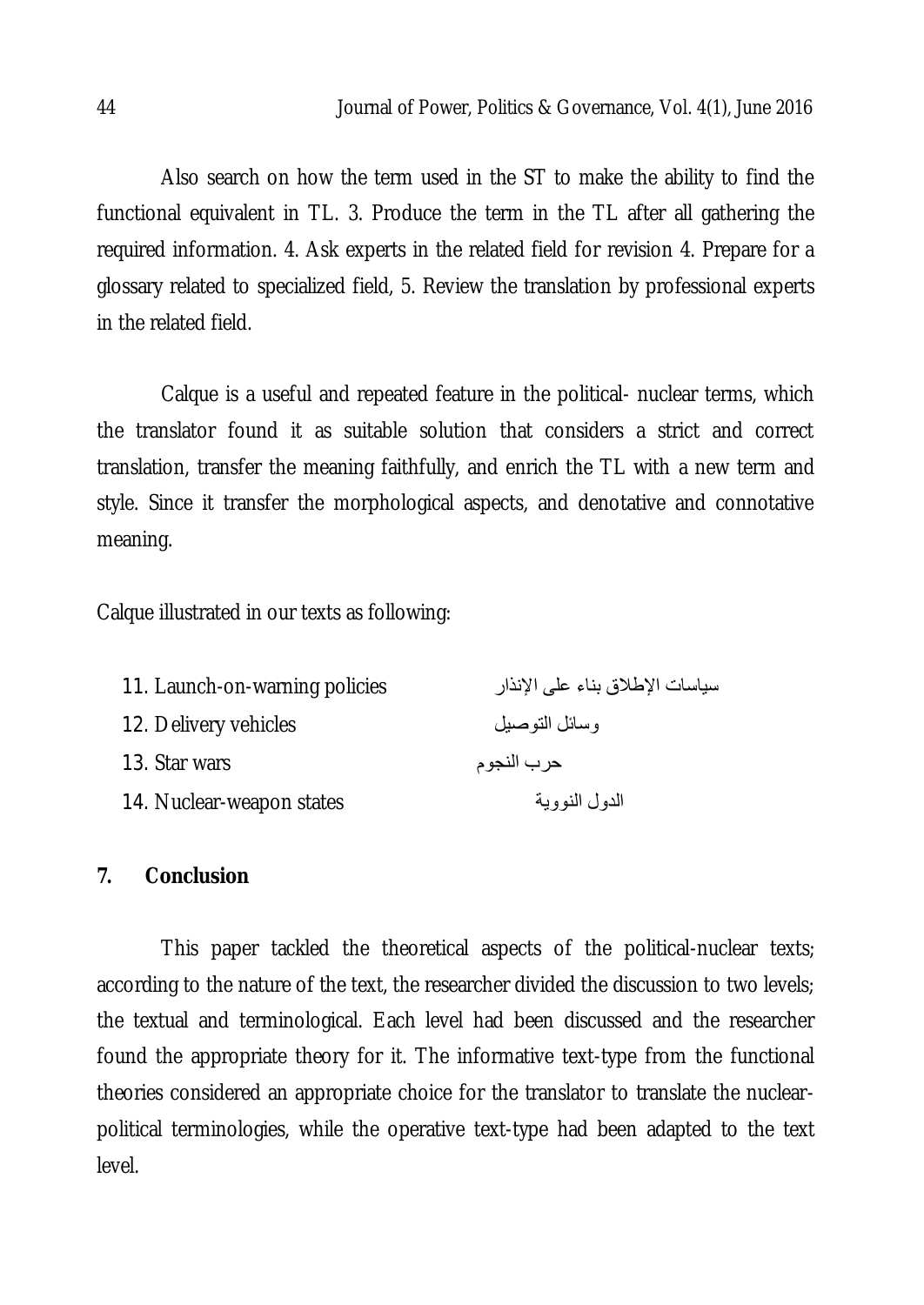In the strategies, foriegnization considered compatible with the requirements of the political-nuclear texts. In addition, it has found that the intrinsic managing is preferable when this type of texts is translated, due its farness from implying the ideology of the translator which considered inconsistent with sensitivity of the political text in general. In respect to the covert and overt translation, the researcher adopted the style of overt translation, while approve the covert only on the linguistic level. On the other hand, terminology has different strategies to translate it like adaptation, borrowing, and calque.

### **References**

- As-Safi, A. ( 2007) *Translation theories, strategies and basic theoretical issues*. Petra University.
- Farghal, A. (1993) *Managing in translation: a theoretical Model*, Meta translators' Journal vol. 38, p 257-267.
- Farghal, A. (2015) *Ideological management*: *term and concept*, Nakd and tanweer journal vol 3 p.144-170.
- Guerra,A.F. (2012) *Translating cultural: problems, strategies, and practical realities*, a journal of literature, culture, and literary translation, no. 1
- House,J. (1977) *A model for assessing translation quality*, Meta, journal vol 22 103-109.
- IPU,(2012)Supporting nuclear non-proliferation and disarmament, inter-parliamentary Union.
- MundayJ.(2012) *introducing Translation Studies*: *Theories and Applications*. 2nd Edition, London, Routledge
- Nord, CText analysis in translation: theory, methodology and didactic application, Christiane) 2<sup>nd</sup> edition
- Nida, E. (1964) *Toward a science of translating, with special reference to principles and procedures involved in Bible translating*, Leiden E.J. Brill
- Newmark, P. (1988) A text book of translation, center for translation and language studies, university of Surrey, Prentice Hall international
- Newmark, P. (1981) Approaches to translation: Language Teaching Methodology Senes. Oxford: Pergamon Press
- Pym, A. (2010) *Exploring translation theory*, London, Routledge
- Remigio, A. R. (2013) The terminographical process: phases and Dimensions, Meta translators' journal, vol.58, n 1,191-211